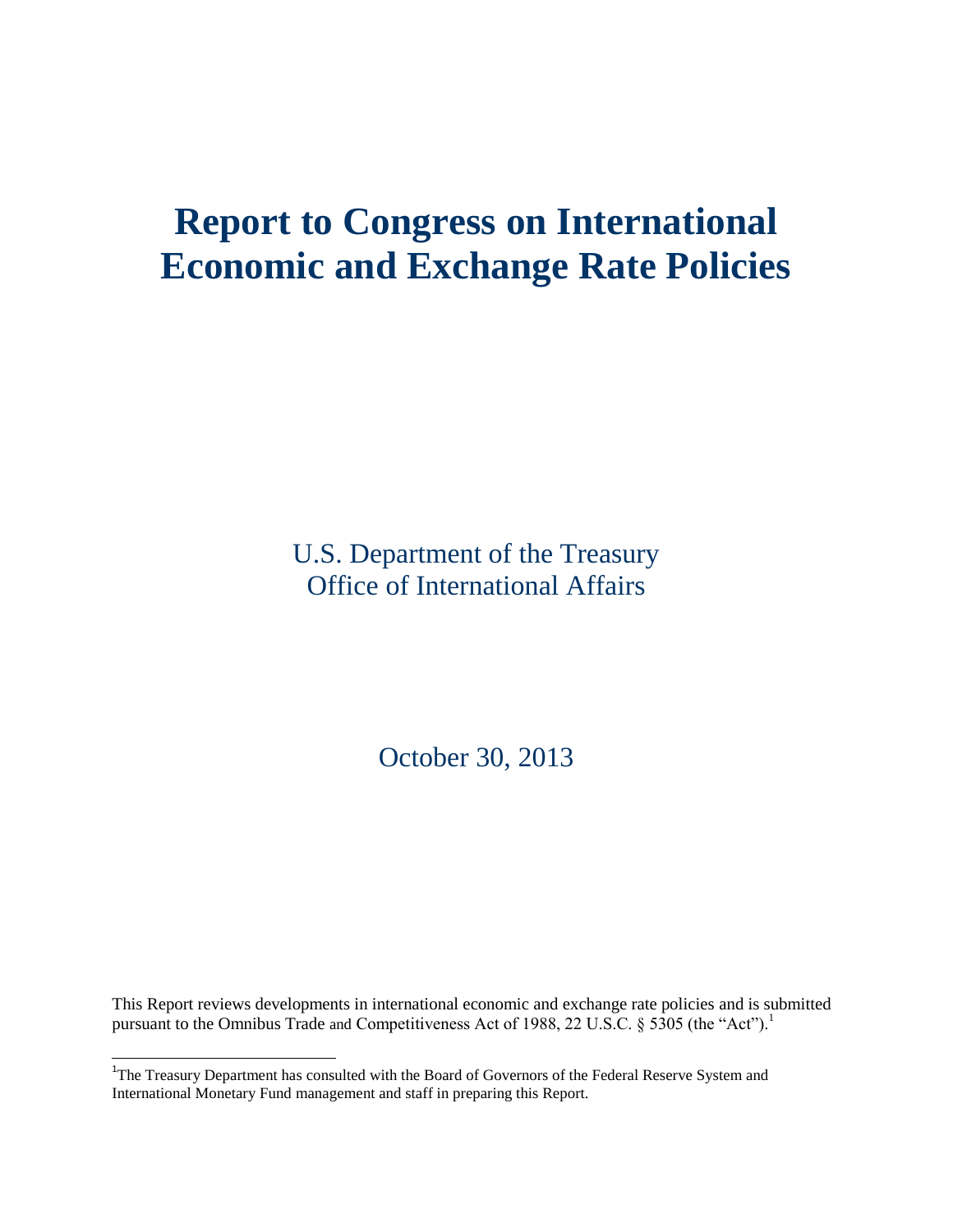# **Table of Contents**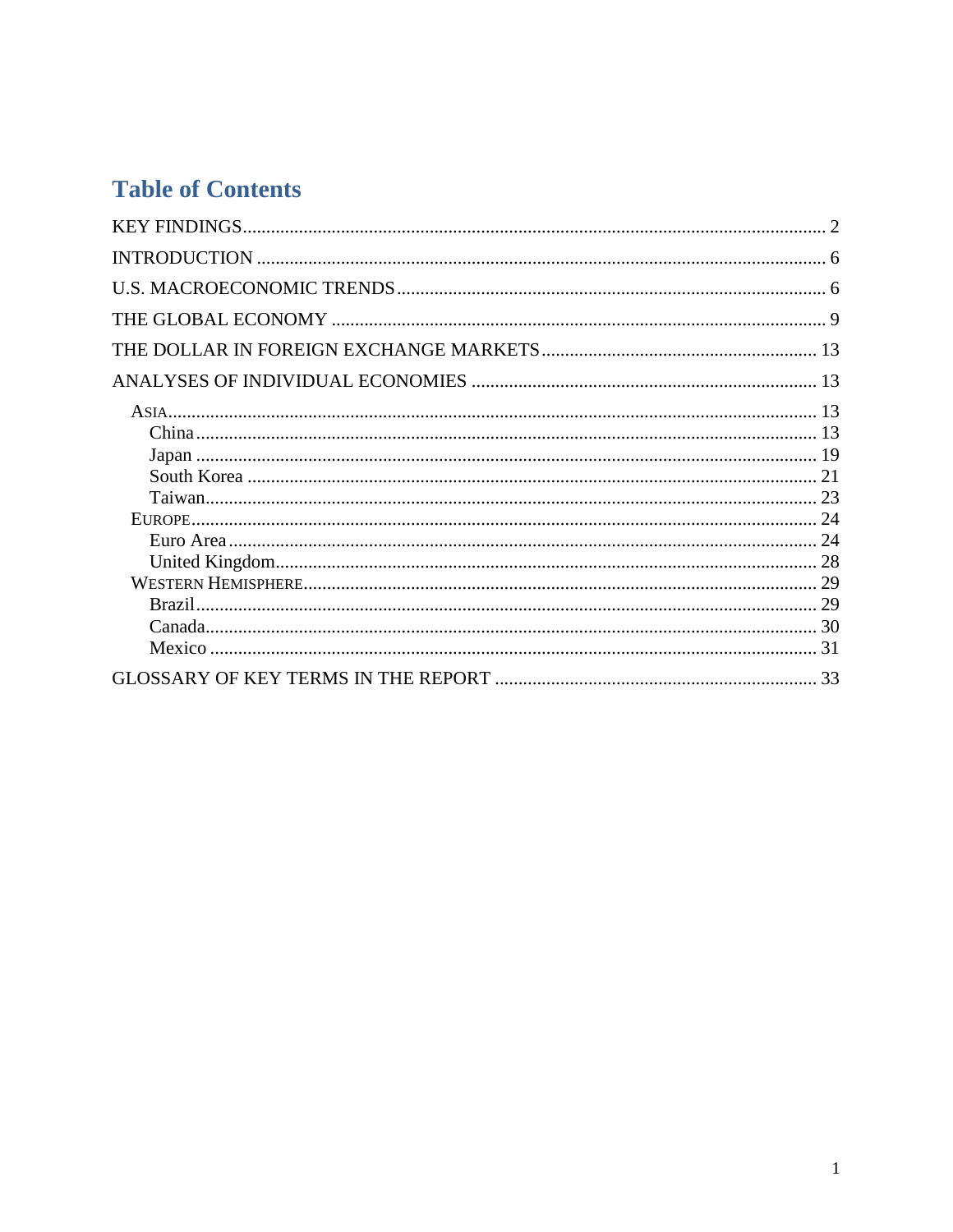# **Key Findings**

The Omnibus Trade and Competitiveness Act of 1988 (the "Act") requires the Secretary of the Treasury to provide semiannual reports on the international economic and exchange rate policies of the major trading partners of the United States. Under Section 3004 of the Act, the Report must consider "whether countries manipulate the rate of exchange between their currency and the United States dollar for purposes of preventing effective balance of payments adjustment or gaining unfair competitive advantage in international trade."

This report covers developments in the first half of 2013, and where pertinent and available, data through end-September 2013. This Report reviews the macroeconomic and exchange rate policies of economies accounting for 72 percent of U.S. foreign trade and of global economic developments more broadly in the first half of 2013. The Report concludes there has been some progress on the goal of achieving strong, sustainable and balanced growth and the necessary exchange rate adjustments, but the record is mixed, and further progress is needed.

The Administration's policies to promote growth and jobs are bearing fruit. U.S. real GDP grew by an annual rate of 1.8 percent during the first half of 2013, accelerating from the 1.5 percent pace in the second half of last year. A consensus of private forecasters expects growth to strengthen in late 2013 and to accelerate to 2.8 percent in 2014. Growth has been supported by consumer spending and residential investment in an environment of improved household balance sheets, accommodative credit conditions, and faster job creation. Nonfarm payrolls have been increasing by an average of 185,000 per month over the last year and 7.6 million private sector jobs have been created since February 2010. The unemployment rate has dropped to 7.2 percent as of September 2013, the lowest level since November 2008. The federal deficit has fallen rapidly this year, acting as a headwind to growth. In the fiscal year that just ended, the deficit is expected to decline from 7 percent of GDP to just over 4 percent, its lowest level since FY2008. Relative to GDP, this is nearly 6 percentage points of GDP smaller than the FY2009 deficit of 10.1 percent of GDP. The Administration remains committed to further reducing the deficit, consistent with economic conditions, and to placing public finances on a long-term sustainable path.

This year has seen stronger growth in advanced economies, coupled with a reassessment of the relative growth prospects of emerging economies. Overall, the IMF projects the global economy will expand by 2.9 percent in 2013, down from 3.2 percent in 2012. Looking forward, the IMF projects global growth will strengthen to 3.6 percent in 2014. There are signs that the lengthy recession in the euro area has come to an end, although unemployment remains very high in many countries. Growth has slowed in many emerging market economies due to the waning of post-crisis stimulus, slowing global export demand, including softer commodity demand from China, and tighter credit conditions. Many emerging market currencies have depreciated in 2013 due to global and local factors. After an initial market selloff in May, markets began to differentiate among emerging market countries according to the strength of their policy frameworks and their current account positions. Many emerging markets have strengthened their economic institutions and policy frameworks over the past decade and thus increased their resilience to shifts in capital flows. Generally, in those countries with stronger frameworks, currencies and financial markets have retraced earlier declines.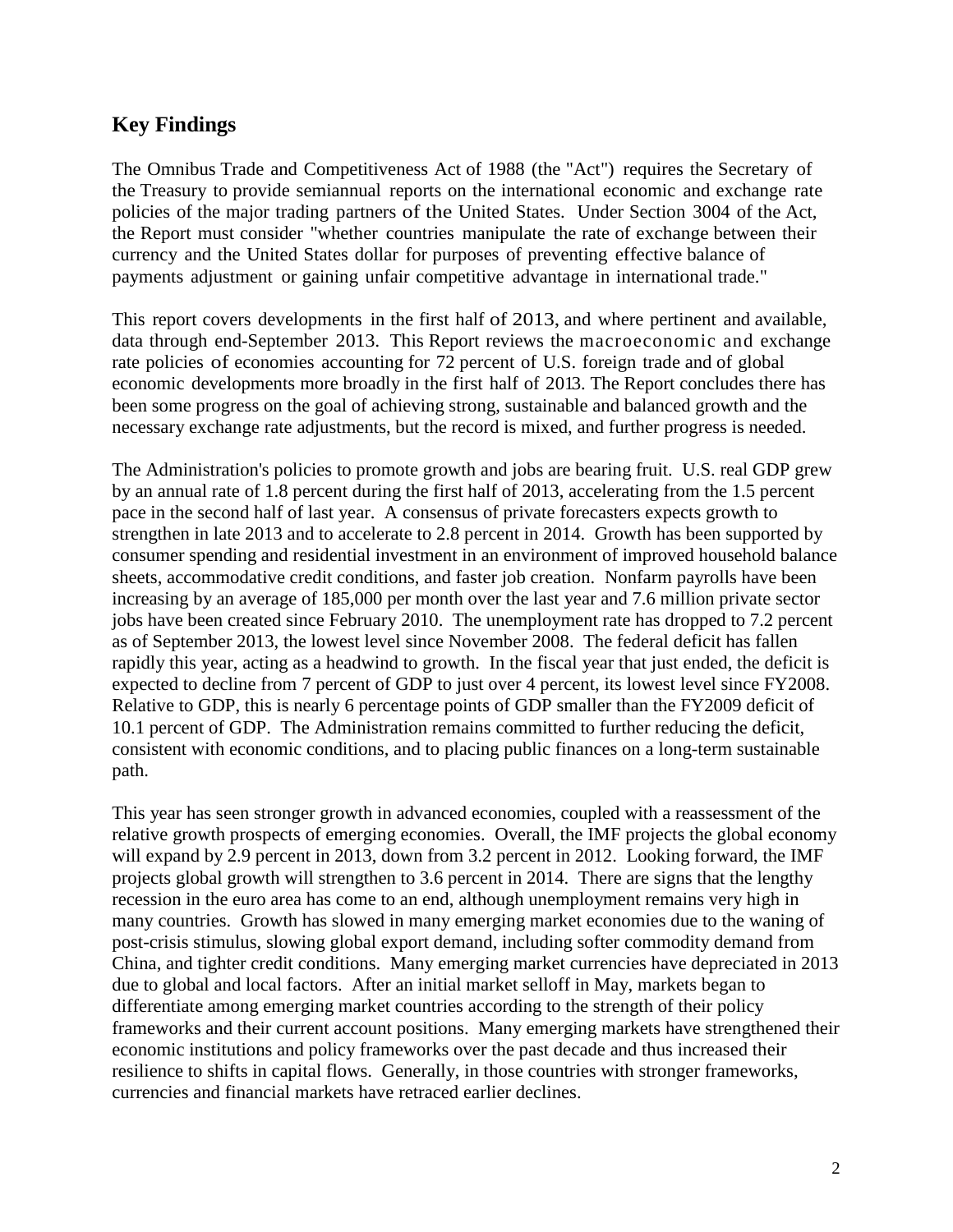The policy requirements necessary to support global rebalancing vary.

Within the euro area, countries with large and persistent surpluses need to take action to boost domestic demand growth and shrink their surpluses. Germany has maintained a large current account surplus throughout the euro area financial crisis, and in 2012, Germany's nominal current account surplus was larger than that of China. Germany's anemic pace of domestic demand growth and dependence on exports have hampered rebalancing at a time when many other euro-area countries have been under severe pressure to curb demand and compress imports in order to promote adjustment. The net result has been a deflationary bias for the euro area, as well as for the world economy.

Among the major emerging market economies, many in Asia have tightly managed exchange rates with varying degrees of active management. This report highlights the need for greater exchange rate flexibility in these economies, most notably in China, as well as the need for greater transparency on exchange rate management, official intervention, and reserves, along with stronger discipline over actual and verbal intervention.

The RMB is appreciating on a trade-weighted basis, but not as fast or by as much as is needed, and intervention as resumed. RMB appreciation is not only good for the U.S. economy, but good for the economies of China, broader Asia, and the world. In the first nine months of the year, the RMB has appreciated 6.3 percent on a nominal effective basis, and 6.6 on a real effective basis, the most among the currencies covered in this report. This, in considerable part, reflects the yen's depreciation against the dollar and weakness in many EM currencies. However, the pace of nominal RMB appreciation against the dollar has been more modest (2.2 percent year-to-date as of October 18, 2013), with very little appreciation for several months.

Over the longer term, through mid-October 2013, the RMB has appreciated by a total of 12 percent against the dollar and 16 percent on a real, inflation-adjusted basis from June 2010, when China moved off its peg against the dollar, and has appreciated about 45 percent in inflationadjusted terms since China initiated currency reform in 2005. In the most recent IMF Article IV consultation with China, the IMF concluded that the RMB was moderately undervalued against a broad basket of currencies and the IMF's *Pilot External Sector Report* estimates that the RMB was undervalued by about 5 to 10 percent on a real effective basis, as of July 2013.

Chinese authorities have a stated commitment to further reform of the exchange rate mechanism. At the February 2013 G-20 Finance Ministers and Central Bank Governors Meeting in Moscow, China joined other G-20 members in pledging "not to target exchange rates for competitive purposes," and reaffirmed its commitment "to move more rapidly toward more marketdetermined exchange rate systems and exchange rate flexibility to reflect underlying fundamentals, and avoid persistent exchange rate misalignment." China also committed at the 2012 G-20 Leaders Summit in Los Cabos, Mexico, to reduce the pace of reserve accumulation and increase the transparency of its exchange rate policy.

From late 2011 through early 2012, official intervention fell as concerns about a slowdown in China and the financial crisis in the euro area lowered capital inflows into China. As these concerns receded in late 2012 and in the first half of 2013, official intervention resumed on a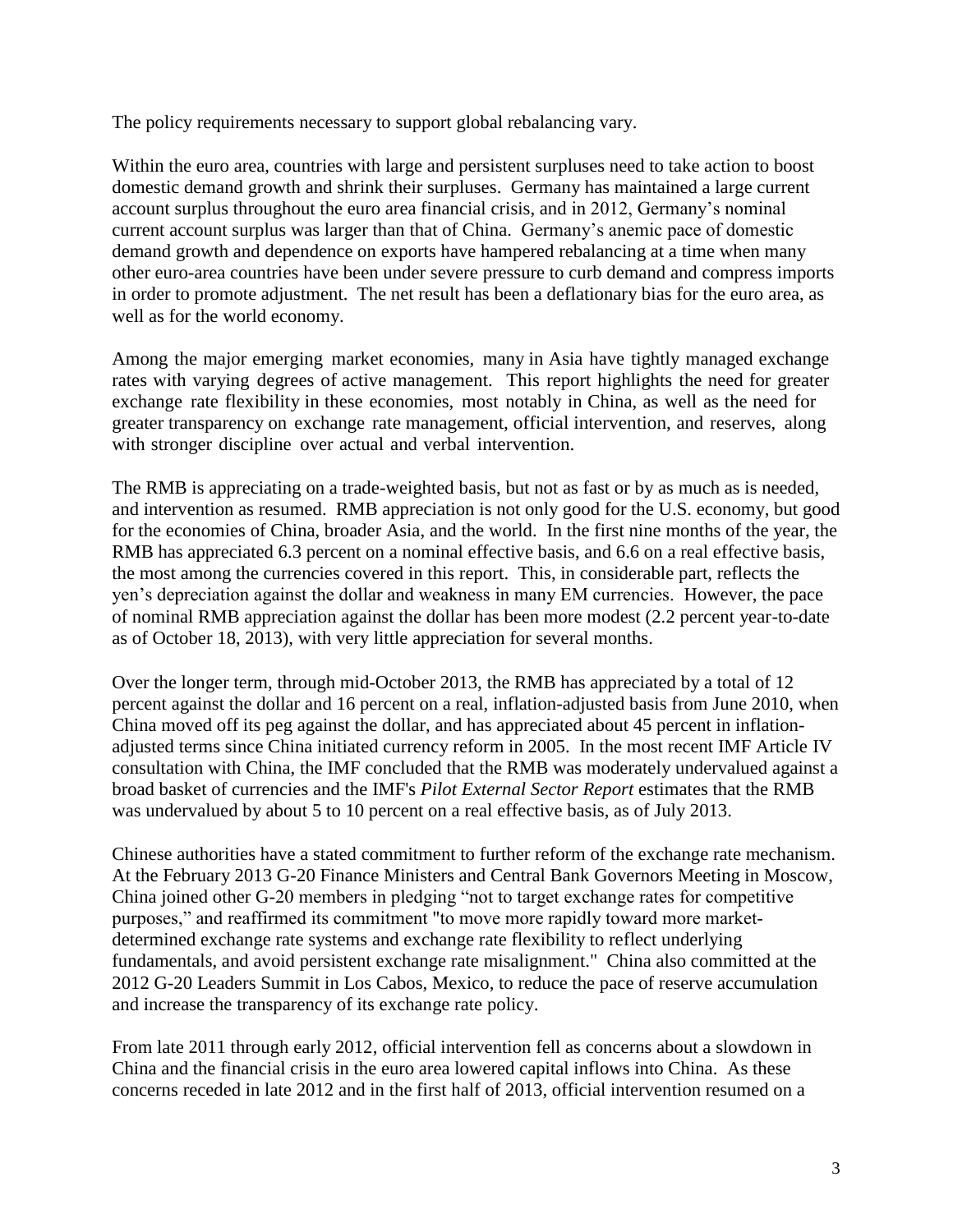large scale. Official Chinese data show that the PBOC and Chinese financial institutions collectively purchased a record \$110 billion in foreign exchange in both January and September 2013. The evidence that China has resumed large-scale purchases of foreign exchange this year, despite having accumulated \$3.6 trillion in reserves, which are more than sufficient by any measure, is suggestive of actions that are impeding market determination and a currency that is significantly undervalued.

China still does not disclose its intervention in foreign exchange markets. As a result, market participants and other observers must resort to estimating Chinese intervention using published reserve levels. In line with the practice of most other G-20 nations, China should disclose foreign exchange market intervention regularly to increase the credibility of its monetary policy framework and to promote exchange rate and financial market transparency.

Japan has not intervened in the foreign exchange markets in almost two years, though the authorities issued numerous public statements regarding their desire to "correct the excessively strong yen" in the weeks following Prime Minister Abe's election. Shortly thereafter, the Japanese government joined the G-7 statement of February 2013 affirming that its economic policies would be based on domestic objectives using domestic instruments, and would not target the exchange rate. Since then, Japanese officials have clearly ruled out purchases of foreign assets as a monetary policy tool and have refrained from public comment on the level of the exchange rate. Japan was also part of the subsequent G-20 statement in February 2013 that countries would not target exchange rates for competitive purposes. This commitment was affirmed by G-20 Leaders in September 2013 at the St. Petersburg Summit.

We will continue to closely monitor Japan's policies and the extent to which they support the growth of domestic demand. In order to support a stronger economic recovery and increase potential growth, it is important that Japan calibrate the pace of fiscal consolidation to the recovery in domestic demand and take ambitious and effective steps to increase domestic demand. Monetary policy cannot offset excessive fiscal consolidation or be a substitute for structural reform that raises trend growth and domestic demand. It is critically important for the global economy that Japan's economic policies work primarily through an increase in domestic demand.

Although the Korean won depreciated at a moderate pace against the U .S. dollar in the first half of 2013, the IMF's July 2013 *Pilot External Sector Report* finds that Korea's real effective exchange rate remains undervalued in a range from 2 to 8 percent. While the Korean government does not publish intervention data, market participants estimate that the authorities intervened in early 2013 to limit the pace of won appreciation as the Japanese yen weakened, switched to limiting won depreciation in June, as financial market volatility increased, and then switched back again to limiting won appreciation in September 2013. As of end-September 2013, Korea's foreign exchange reserves stood at \$326 billion. The September 2012 IMF Article IV consultation report on Korea noted that reserves were adequate and there was "no need for further reserve accumulation beyond what would be needed to keep pace with rising foreign liabilities over time." We will continue to encourage Korean authorities to limit foreign exchange intervention to the exceptional circumstances of disorderly market conditions. In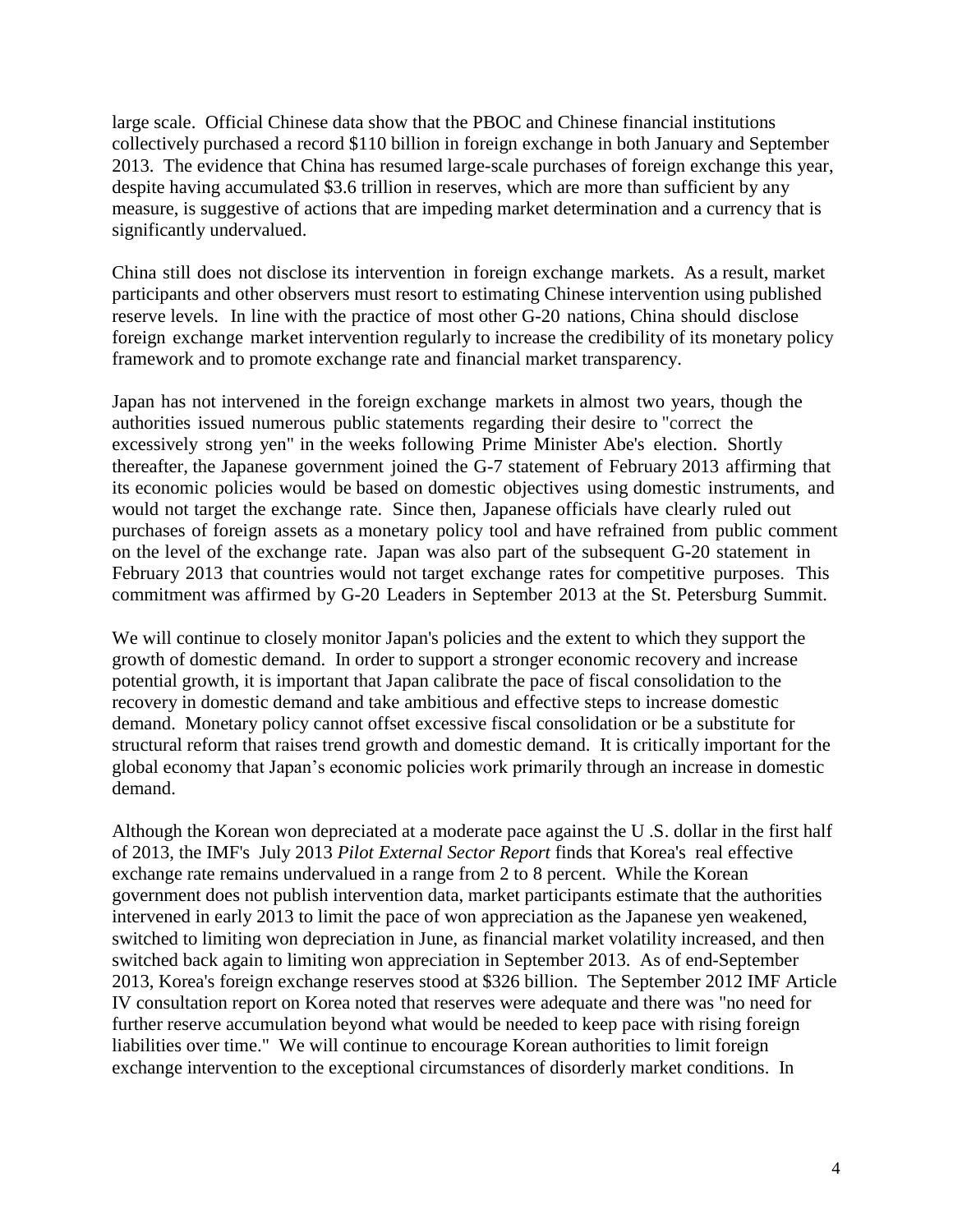addition, in line with the practice of most other G-20 countries, Korea should disclose foreign exchange market intervention shortly after it takes place.

Based on the analysis in this report, Treasury has concluded that no major trading partner of the United States met the standard of manipulating the rate of exchange between their currency and the United States dollar for purposes of preventing effective balance of payments adjustments or gaining unfair competitive advantage in international trade as identified in Section 3004 of the Act during the period covered in the Report. Nonetheless, Treasury is closely monitoring developments in economies where exchange rate adjustment is incomplete and pushing for comprehensive adherence to recent G-7 and G-20 commitments. Treasury will continue to monitor closely exchange rate developments in all the economies covered in this report, with particular attention to the need for greater RMB appreciation, and press for further policy changes that yield greater exchange rate flexibility, greater transparency on intervention, a more level playing field, and support for strong, sustainable and balanced global growth.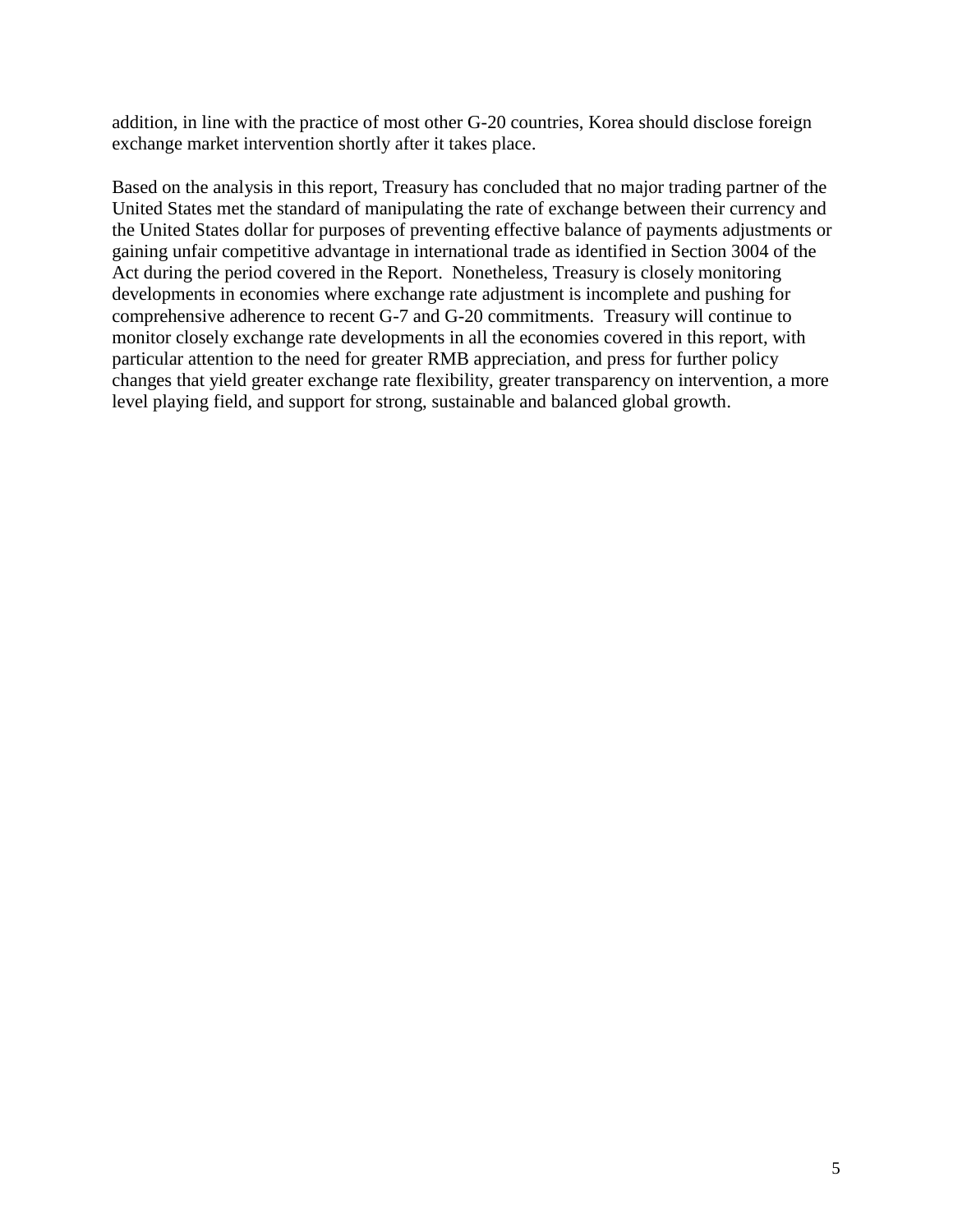# <span id="page-6-0"></span>**Introduction**

This Report focuses on international economic and foreign exchange developments in the first half of 2013. Where pertinent and when available, data and developments through end-September 2013 are included.

Exports and imports of goods to and from the ten economies analyzed in this Report accounted for 72 percent of U.S. merchandise trade in 2012.

# <span id="page-6-1"></span>**U.S. Macroeconomic Trends**

#### *The U.S. Economy Continued to Grow at a Moderate Pace*

Real GDP grew by 1.8 percent at an annual rate during the first half of 2013, accelerating slightly from a 1.5 percent pace in the second half of last year. The economy's performance improved in the second quarter of 2013, with growth picking up to a 2.5 percent annual rate from 1.1 percent in the first quarter, due primarily to stronger growth of fixed investment and a smaller drag on activity from declining government spending. Growth of private domestic demand – the sum of consumption, business fixed investment and residential investment – accelerated to a 2.6 percent pace from 1.5 percent in the first quarter. Although the economy continues to face challenges in 2013, the housing sector is showing clear signs of recovery, households are making progress repairing their balance sheets, firms are making capital investments, and labor market conditions are steadily improving. A consensus of private forecasters expects growth to strengthen in late 2013 and accelerate further in 2014.

Growth during the first half of 2013 reflected stronger growth of consumer spending as well as a larger build-up of inventories, which helped offset small negative contributions from the government sector and net exports. Consumer spending rose at a 2.0 percent annual rate during the first half of 2013, accelerating from a 1.7 percent pace during the second half of 2012. Business fixed investment was about unchanged in the first half of 2013, after rising at a 4.9 percent rate during the latter half of 2012. Growth of investment in equipment investment was little changed at a 2.4 percent pace in the first half of this year. However, investment in intellectual property products slowed, rising just 1.1 percent following a 4.2 percent increase during the second half of 2012, and structures investment declined 6.5 percent at an annual rate in the first half of 2013, after surging by nearly 12 percent in the latter half of last year. Inventories were a substantial drag on growth in late 2012, but they have made large positive contributions to growth thus far in 2013 of roughly 0.7 percentage point on average in each of the first two quarters.

Residential investment had grown at a double-digit pace in each of the last four quarters; the pace moderated to a 13.4 percent annual rate during the first half of 2013 from a 17.0 percent pace during the second half of last year. Residential investment grew by 15.5 percent over the four quarters of 2012, the strongest yearly increase since 1983, and has contributed positively to GDP growth in each of the past eleven quarters following a five-year period of subtracting from GDP growth.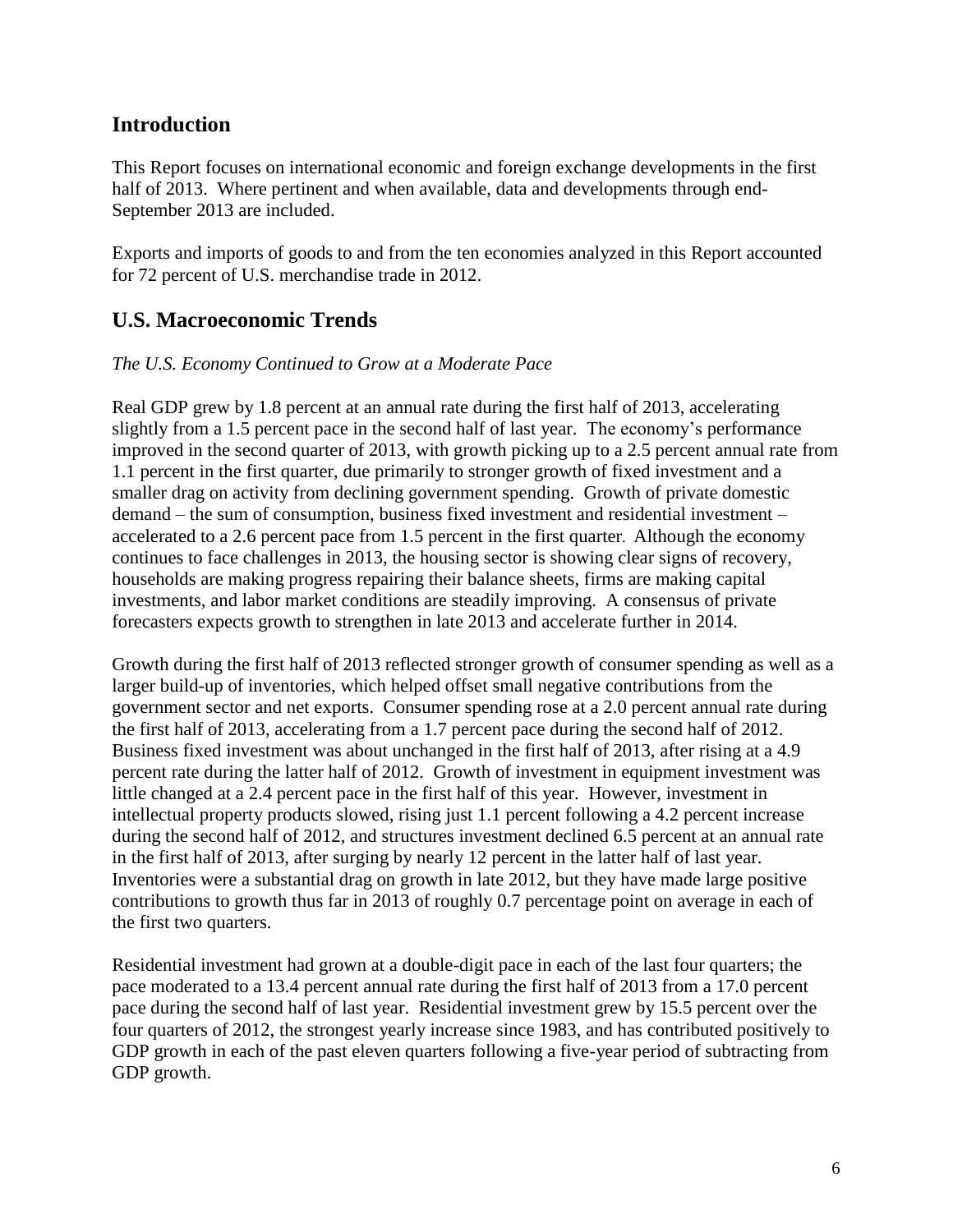Export growth slowed sharply during the final two quarters of 2012, reflecting a general slowdown in the global economy, but import growth was negative on average. In 2013, exports fell slightly in the first quarter (the first decline in exports since the recovery began), but rebounded sharply in the second quarter of this year. However, import growth advanced notably, especially in the second quarter, and offset the growth of exports during the first half of the year. As a result, net exports subtracted an average 0.1 percentage point from real GDP growth in the first and second quarters of 2013 after adding roughly 0.3 percentage point on average to growth in the final two quarters of 2012.

Ongoing fiscal contraction at all levels of government weighed further on growth during the first half of 2013, with government spending falling by 2.3 percent at an annual rate following a decline of 1.7 percent during the final two quarters of last year. Even so, the drag on economic activity from declining government spending eased. Altogether, the public sector subtracted less than 0.1 percentage point per quarter from GDP growth on average in the first two quarters of 2013 compared with a subtraction of 0.3 percentage point per quarter in the second half of 2012.

The economy is expected to expand at a moderate pace through the end of 2013 and gradually accelerate over the course of 2014. A consensus of private forecasters currently expects real GDP to grow at an average annual rate of roughly 2.2 percent in the second half of 2013 and 2.8 percent over the four quarters of 2014.

#### *Recovery in the Housing Sector Continued*

Activity in the housing market has picked up notably over the past two years, supported by improving house prices, loosening credit conditions, a faster pace of job creation in the economy, and relatively low mortgage rates. A variety of indicators continued to show improvement in the first half of 2013, albeit at a more tempered pace than in late 2012. Single-family housing starts stood at a 628,000 annual rate in August 2013, slightly below four and one-half year highs recorded earlier in the year and up 17 percent from a year earlier. Sales of new single-family homes rose 12.6 percent over the year ending in August to 421,000 at an annual rate, and sales of all existing homes (including single-family homes, as well as condos and co-ops; 94 percent of all home sales) increased 10.7 over the year ending in September percent to nearly 5.3 million at an annual rate. The stock of homes on the market remains relatively lean, and the pace of household formation remains below its historical trend.

Interest rates and house prices are rising: the benchmark 30-year mortgage rate rose over a full percentage point from early May to August before retracing partially, and is now in the 4.25 percent range; and house prices have been rising on a year-over-year basis since early 2012, with gains now approaching those seen prior to the housing downturn. As a result, housing affordability has fallen just over 20 percent from its peak in early 2012. Even so, affordability is still high by historic standards, as mortgage rates remain relatively low and house prices are well below their peaks. Higher home prices have pushed more homes into positive equity and lessened the strains on mortgage markets coming from distressed loans. The outlook for housing remains favorable: home builder and home buyer confidence are the highest they've been in several years, and both new residential construction and sales are expected trend up over the rest of the year.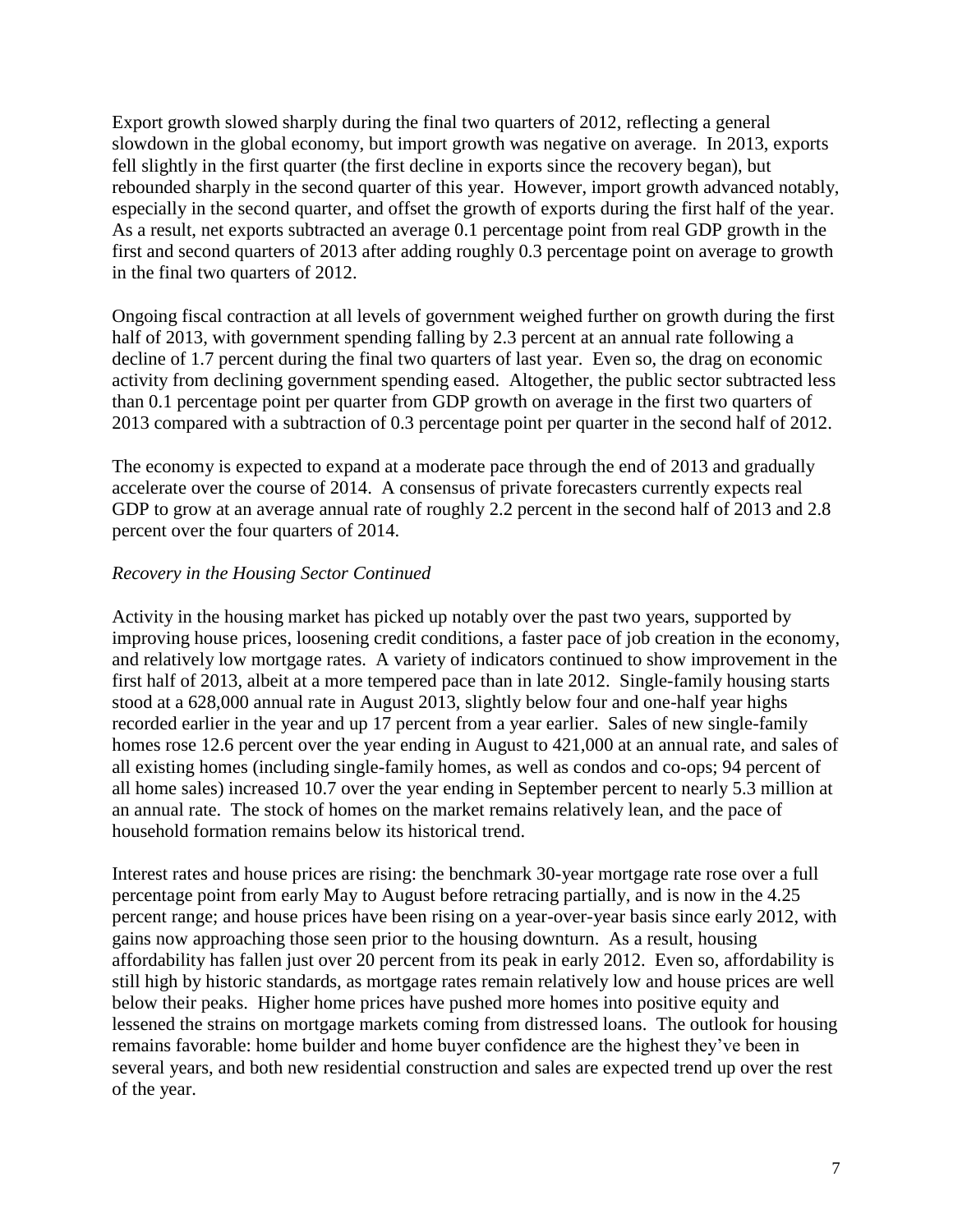#### *Labor Market Conditions Improved*

Job creation proceeded at a steady pace through the first eight months of 2013. On average, nonfarm payrolls increased by 185,000 per month over the nine months through September 2013, comparable to the 180,000 average monthly pace during the second half of last year. Nearly 7.0 million jobs have been created since February 2010, including 7.6 million in the private sector. Between June 2012 and June 2013, the unemployment rate fell by 0.6 percentage point to 7.6 percent, and dropped further in September 2013 to 7.2 percent, the lowest level since November 2008. Despite these gains, private employment is still 1.3 million lower than at the start of the recession in December 2007 and the unemployment rate is 2.2 percentage points higher. Some progress has been made in reducing long-term unemployment, but the share of the unemployed out of work for 27 weeks or more remains high. This rate stood at 36.9 percent as of September 2013, down from a record level of 45.3 percent in March 2011 but more than double the 17.5 percent share averaged prior to the start of the last recession in 2007.

#### *Inflation Remained Moderate*

Energy prices have increased a bit from their early 2013 lows. The front-month futures price of West Texas Intermediate (WTI) crude oil averaged \$106.57 per barrel in September 2013, up from a low of \$91.50 per barrel in April 2013 and almost \$12 higher than its year-earlier average. The U.S. average retail price for regular gasoline rose sharply during the fall of 2012, peaking at \$3.88 per gallon in mid-September, but as of October 7, 2013, stood at \$3.37 per gallon.

While headline inflation rates mainly reflected fluctuations in energy prices in recent months, core inflation has generally trended lower. The consumer price index rose 1.5 percent during the year ending in August 2013, slower than the 1.7 percent increase in the previous twelve months. Core consumer inflation moderated to 1.8 percent over the year ending in August from 1.9 percent over the year-earlier period. Slack in labor markets, as well as low capacity utilization, have contained inflationary pressures. Compensation cost growth as measured by the Employment Cost Index (ECI) for private-industry workers rose 1.9 percent during the year ending in June 2013, compared with a 1.8 percent rise in the twelve months through June 2012.

#### *Putting Public Finances on a Sustainable Path Remains a Priority*

The federal deficit has fallen rapidly this year, acting as a headwind to growth. In the fiscal year that just ended, the deficit is expected to decline from 7 percent of GDP to just over 4 percent, its lowest level since FY2008. Relative to GDP, this is nearly 6 percentage points of GDP smaller than the FY2009 deficit of 10.1 percent of GDP. The Administration remains committed to further reducing the deficit, consistent with economic conditions, and to placing public finances on a long-term sustainable path. The Administration's FY 2014 Budget proposal would replace the sequestration with \$1.8 billion in well balanced deficit reduction measures. Along with the \$2.5 trillion in deficit reduction measures put in place since FY 2011, that would bring the total amount of deficit reduction over the next decade to \$4.3 trillion. The Administration's budget plan would cut the deficit to less than 3 percent of GDP by 2017 and roughly 2 percent by 2023 and put Federal debt on a declining path as a share of the economy.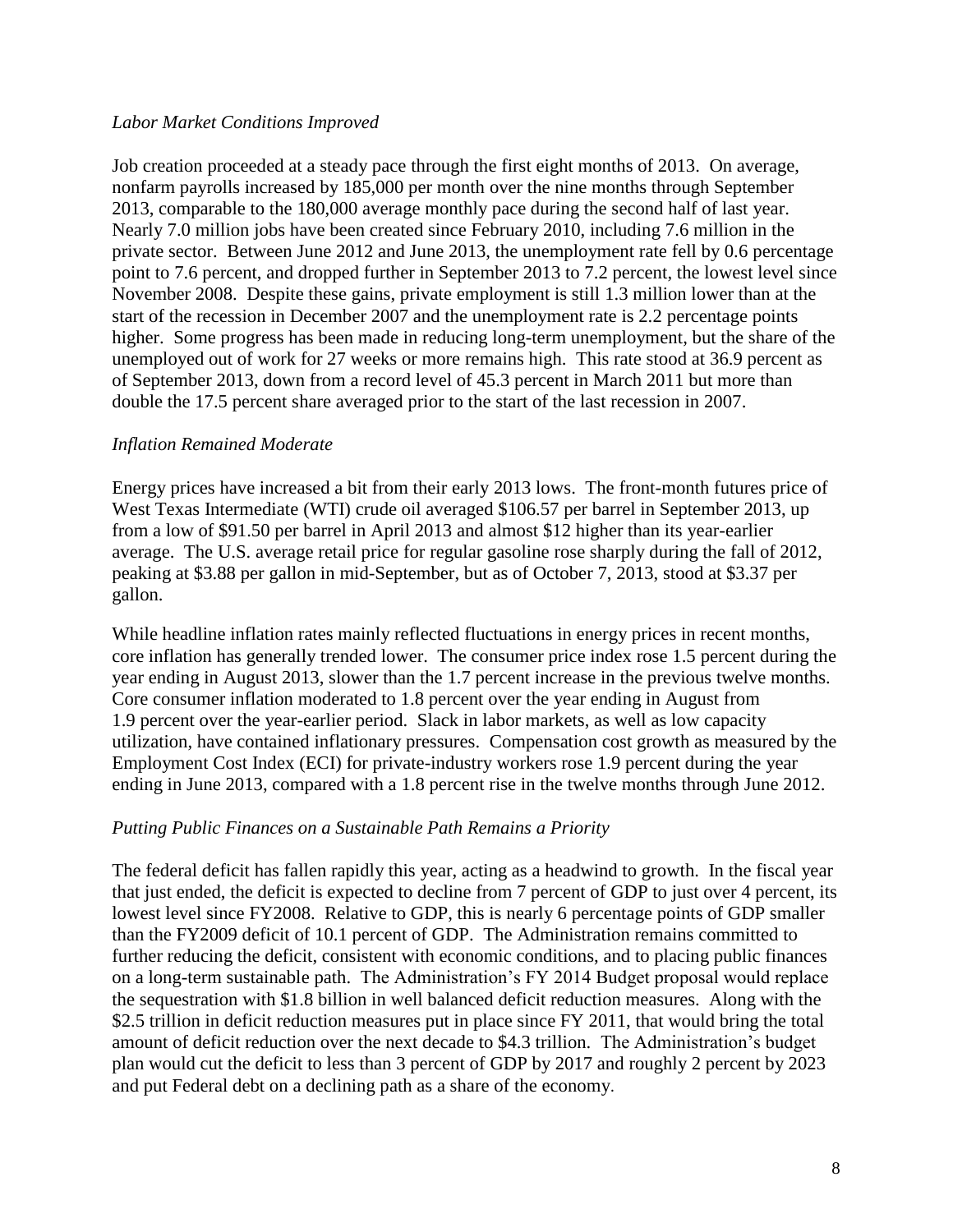# <span id="page-9-0"></span>**The Global Economy**

Global economic growth has slowed in 2013. The IMF projects the global economy will expand by just 2.9 percent in 2013, down from 3.2 percent in 2012, with growth declining in both advanced and emerging market economies. Real GDP in the advanced economies is projected to expand by 1.2 percent in 2013 compared with 1.5 percent in 2012 and 1.7 percent in 2011, mostly the result of the recession in the euro area carrying over into the first part of 2013. Real GDP is projected to expand by 4.5 percent in the emerging market and developing economies, down from 4.9 percent in



2012 and 6.2 percent in 2011, led by a moderation in growth in China. The IMF expects that the pace of global growth will pick up in 2014 to 3.6 percent, mostly reflecting a pick-up in growth in the advanced economies, led by the United States, and the euro area emerging from recession with positive growth on a year-on-year basis.

Nonetheless, four years after the recovery from the financial crisis began, output in many advanced economies has yet to return to its precrisis level. Even among the countries where output has moved above pre-crisis levels, growth remains far below levels implied by pre-crisis trends. Only Australia, which saw the mildest recession among the advanced economies, has seen a robust recovery. As noted, there are some encouraging signs as real GDP growth in the United States is expected to increase to near 3



percent in 2014, growth will accelerate in the United Kingdom and Canada, and there are signs that the lengthy recession in the euro area has come to an end. .

Output in all the major emerging market economies has expanded beyond pre-crisis levels, but growth is slowing in many due to the waning of post-crisis stimulus in their own economies, lower commodity prices, and limited progress on key reforms. The IMF expects China will experience slower growth over the medium-term as it rebalances demand away from investment. Real GDP growth in emerging market economies is projected to increase modestly to 5.1 percent in 2014.



The strength of U.S. private demand growth has

been a pillar of support to the global economy, and the expectation of increasing U.S. growth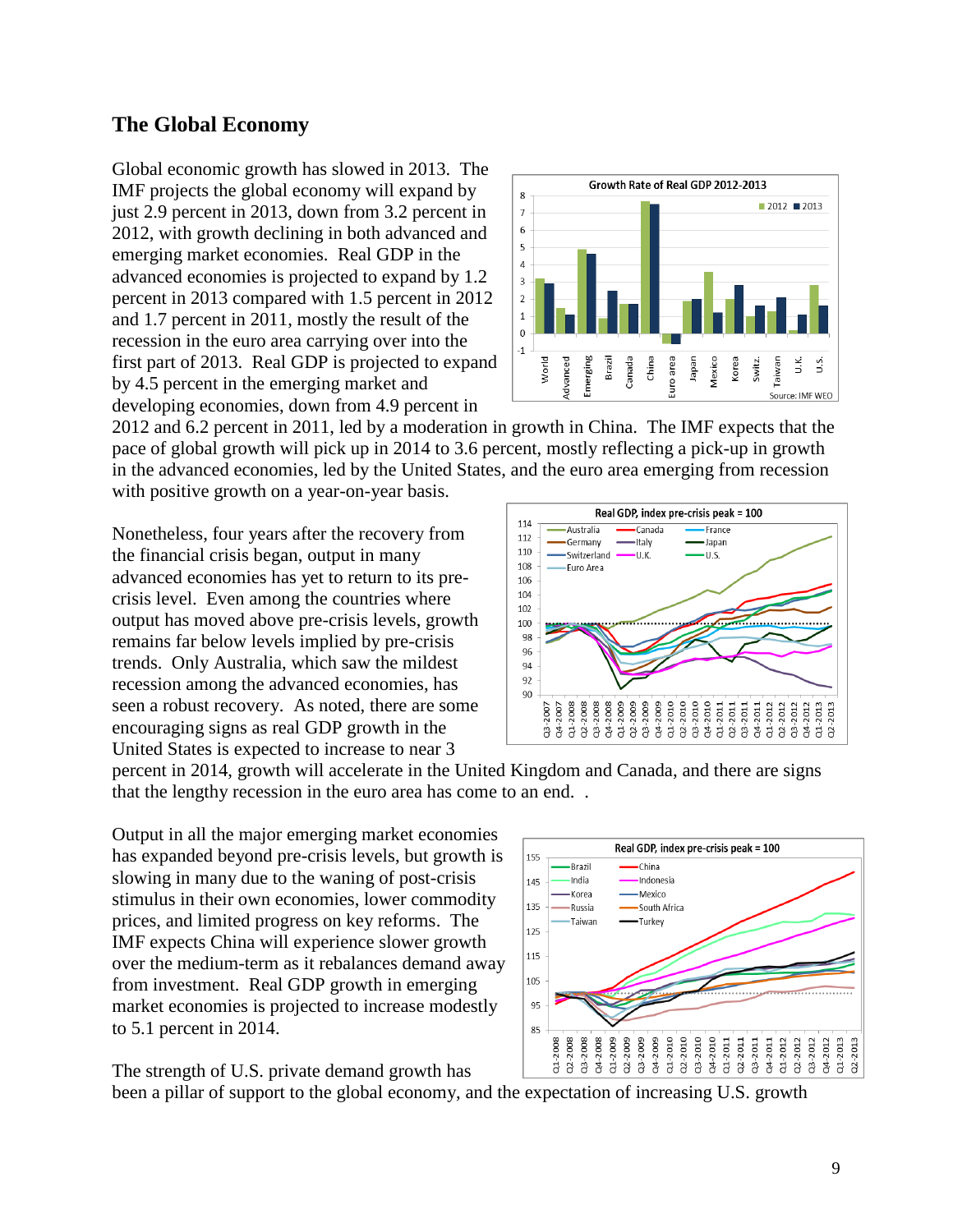over the coming year is a major factor in the IMF's more optimistic outlook for 2014. As a result of the improving economic outlook for the United States, the Federal Reserve has begun to consider tapering the pace of its quantitative easing. Although the process of normalization of U.S. macroeconomic policy, when it occurs, could have spillover effects on other economies, the benefits of a stronger U.S. economy to the global economy will outweigh any such impacts.

In May, many emerging market currencies depreciated and their bond and equity markets sold off as U.S. Treasury yields rose and questions emerged about the strength of activity in a range of emerging economies. In subsequent months, financial markets have been increasingly differentiating pricing on the basis of various countries' fundamentals. This volatility stems from a variety of factors, some of which were global and some that were local. Some emerging economies have seen a widening of their external deficits and face difficult policy challenges as growth has slowed while inflation has remained above target. Other economies have considerably stronger fundamentals and larger policy toolkits than in years past, including having more scope for implementing countercyclical fiscal and monetary policies as needed and more flexible exchange rate regimes. Stronger policy frameworks, including through greater exchange rate flexibility; monetary policy easing, consistent with inflation dynamics; and strong regulatory and supervisory policies, will enable emerging market economies to better deal with the challenges that lie ahead. At the G-20 Leaders' Summit in St. Petersburg in early September, leaders stated that they would continue to monitor financial market conditions carefully, while G-20 central banks have committed to carefully calibrating and clearly communicating future changes to monetary policy settings.

Global current account imbalances have declined in recent years, but much of the decline reflects a contraction in demand on the part of current account deficit countries rather than strong domestic demand growth in current account surplus countries. Several very large and persistent surpluses have seen no adjustment in some cases (Germany, Taiwan) or have widened further in others (Korea). The euro area's overall current account, which was close to balance in 2009- 2011, increased to a surplus of 2.3 percent of GDP in the first half of 2013. Germany's current account surplus rose above 7 percent in the first half of 2013, while the current account surplus for the Netherlands was almost 10 percent. Ireland, Italy, Portugal and Spain are all now running current account surpluses as import demand in those economies has declined. Thus, the burden of adjustment is being disproportionately placed on peripheral European countries, exacerbating extremely high unemployment, especially among youth in these countries, while Europe's overall adjustment is essentially premised on demand emanating from outside of Europe rather than addressing the shortfalls in demand that exist within Europe.

China's current account surplus has declined from a peak of 10.1 percent of GDP in 2007 to 1.9 percent of GDP in 2011 and 2.5 percent in the first half of 2013. The appreciation of China's real effective exchange rate has been an important factor in reducing the current account surplus. At the same time, cyclical factors, such as weakness in demand from advanced economies, and shifts in terms of trade have also played a role. As discussed later in the report, the RMB remains significantly undervalued.

Achieving strong, sustainable, and balanced global growth requires further adjustments to occur across many different parts of the world economy. Most immediately, where demand is weak or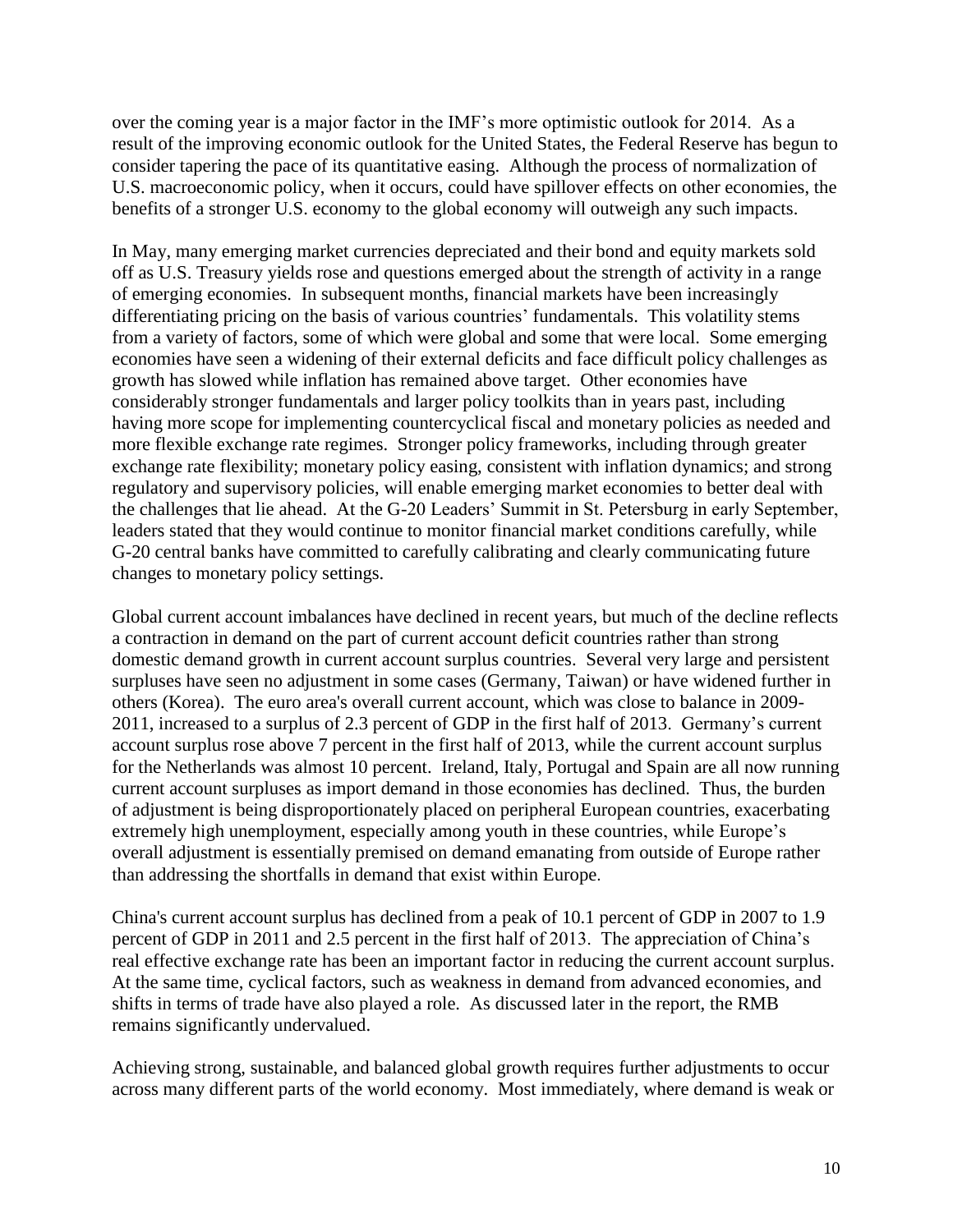external surpluses excessively large, macroeconomic policies need to promote stronger levels of demand support. This is most especially true given the continuing need of deficit countries to boost their respective levels of national saving. In the absence of stronger domestic demand in the larger surplus economies, global growth has suffered and will continue to suffer if global adjustment continues to occur mainly through weakened demand in the deficit economies. This should go hand-in-hand with a strong follow-through on past G-20 commitments to move more

rapidly to market-determined exchange rates, where such exchange rate regimes do not exist.

Global foreign currency reserve accumulation slowed in the first nine months of 2013, with China accounting for most of the increase, as shown in the table to the right. China's foreign currency reserves rose at an average monthly rate of \$39 billion in the first nine months of 2013, an average increase of \$130 million a day. Saudi Arabia's reserves also rose in the first nine months of 2013 at an average monthly pace of \$6.4 billion, above its February 2009 to December 2012 average. Japan, Switzerland, Taiwan, Korea and Singapore also accumulated reserves, but the pace of accumulation was comparatively muted.

In recent years, the IMF has developed a reserve adequacy metric, as shown in the table to the right. It currently shows that, as of end-2012, China, Indonesia, India, Russia, Brazil and Thailand had reserve levels in excess of the adequacy range. China's reserves, which now total \$3.7 trillion, exceeded the midpoint of the IMF's reserve adequacy metric by almost 30 percent. Excess reserve accumulation is an impediment to the smooth functioning of the international monetary system.

On a real effective basis, the renminbi has appreciated the most in the first nine months of 2013 among the currencies covered in this Report, followed by the U.S. dollar and the euro. The yen and Brazilian real have weakened the most during this period.

| <b>Foreign Currency Reserve Accumulation</b>          |                 |                        |                         |  |  |  |  |  |
|-------------------------------------------------------|-----------------|------------------------|-------------------------|--|--|--|--|--|
| <b>Major Holders</b>                                  |                 |                        |                         |  |  |  |  |  |
|                                                       | Sept 2013       | <b>Average Monthly</b> |                         |  |  |  |  |  |
|                                                       |                 | increase, \$ millions  |                         |  |  |  |  |  |
|                                                       | Reserves \$     |                        | Feb 2009 to Dec 2012 to |  |  |  |  |  |
|                                                       | <b>billions</b> | Dec 2012               | Sep 2013                |  |  |  |  |  |
| Global                                                | 11,168          | 84,409                 | 30,982                  |  |  |  |  |  |
| China                                                 | 3,663           | 30,424                 | 39,008                  |  |  |  |  |  |
| Japan                                                 | 1,206           | 4,629                  | 1,473                   |  |  |  |  |  |
| Saudi Arabia*                                         | 692             | 4,702                  | 6,400                   |  |  |  |  |  |
| Russia                                                | 466             | 2,303                  | $-776$                  |  |  |  |  |  |
| Switzerland                                           | 478             | 9,231                  | 1,139                   |  |  |  |  |  |
| Taiwan                                                | 413             | 2,369                  | 1,049                   |  |  |  |  |  |
| <b>Brazil</b>                                         | 359             | 3,863                  | $-394$                  |  |  |  |  |  |
| Korea                                                 | 326             | 2,523                  | 1,023                   |  |  |  |  |  |
| Hong Kong*                                            | 292             | 2,921                  | $-1,806$                |  |  |  |  |  |
| Singapore                                             | 266             | 2,044                  | 968                     |  |  |  |  |  |
| India                                                 | 248             | 507                    | $-1,565$                |  |  |  |  |  |
| * data through August 2013, ** data through July 2013 |                 |                        |                         |  |  |  |  |  |



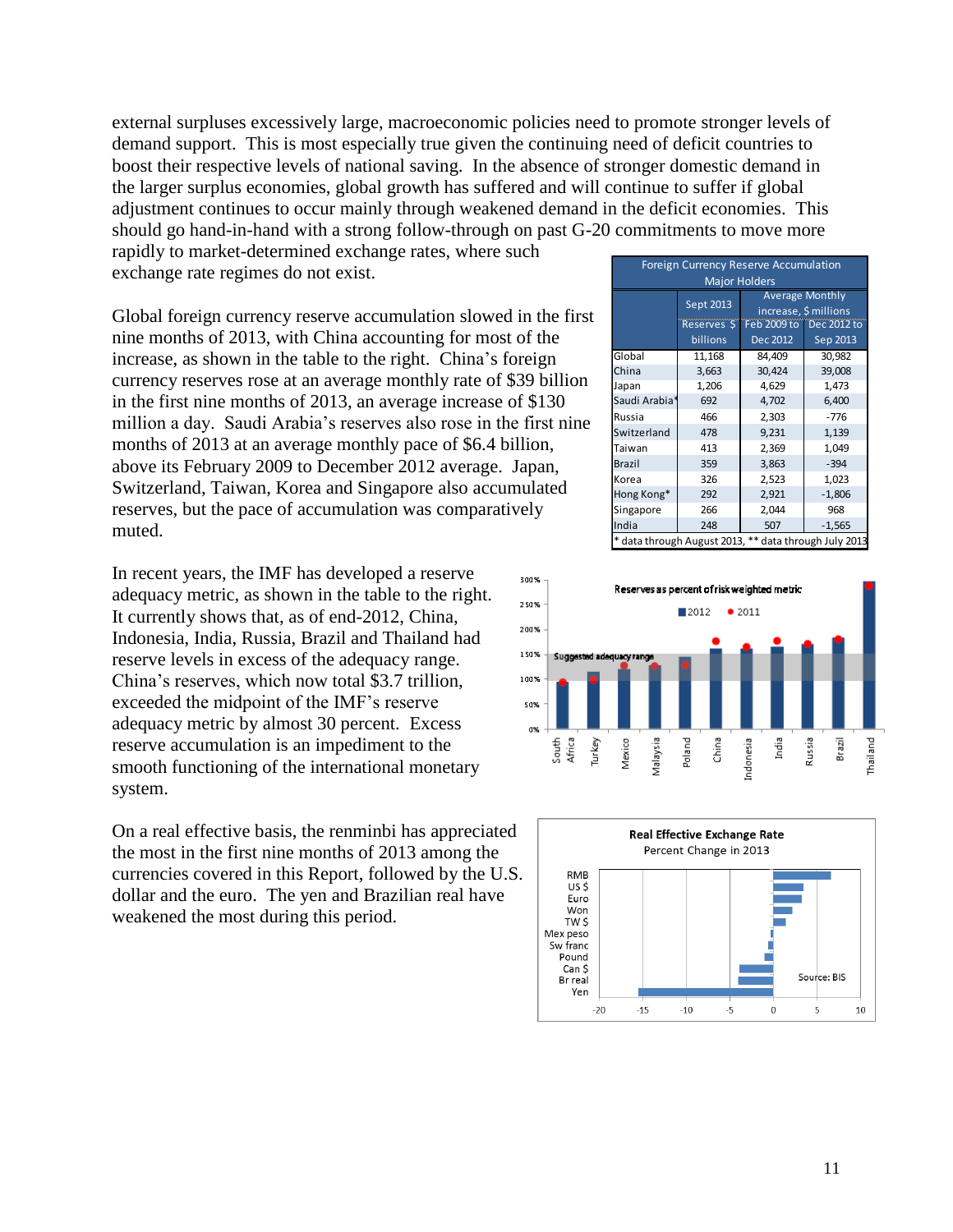### **U.S. International Accounts**

#### *Current Account*

The U.S. current account deficit was 2.7 percent of GDP in 2012, a 3 percent of GDP decline from its peak in 2006 of 5.8 percent of GDP. The deficit declined to 2.4 percent of GDP in the second quarter of 2013, the smallest deficit in fifteen years. Since the recession's trough in the second quarter of 2009, the value of exports has increased by 48.9 percent, while the value of imports has increased by 48.3 percent – through the second quarter 2013. As of end June 2013, the U.S. net international Investment position



was -\$4.5 trillion, or -27.0 percent of GDP. The value of U.S.-owned foreign assets was \$21.0 trillion, and the value of foreign-owned U.S. assets was \$25.5 trillion.

| <b>U.S. Balance of Payments and Trade</b>                      |          |          |          |          |          |          |          |
|----------------------------------------------------------------|----------|----------|----------|----------|----------|----------|----------|
| (\$ billions, seasonally adjusted unless indicated)            | 2011     | 2012     | Q2-12    | Q3-12    | Q4-12    | $Q1-13$  | $Q2-13$  |
| <b>Current Account</b>                                         |          |          |          |          |          |          |          |
| Balance on goods (for details, see lower half of table)        | $-744.1$ | $-741.5$ | $-186.5$ | $-179.0$ | $-182.4$ | $-179.5$ | $-175.7$ |
| <b>Balance on services</b>                                     | 187.3    | 206.8    | 51.2     | 50.0     | 55.0     | 56.8     | 57.9     |
| Balance on income (including employee compensation)            | 232.6    | 223.9    | 57.5     | 54.6     | 57.0     | 50.9     | 53.1     |
| Net unilateral current transfers                               | $-133.5$ | $-129.7$ | $-32.7$  | $-32.3$  | $-31.9$  | $-33.1$  | $-34.2$  |
| <b>Balance on current account</b>                              | $-457.7$ | $-440.4$ | $-110.5$ | $-106.7$ | $-102.3$ | $-104.9$ | $-98.9$  |
| Balance on current account as % of GDP                         | $-3.0$   | $-2.7$   | $-2.7$   | $-2.6$   | $-2.5$   | $-2.5$   | $-2.4$   |
| Capital and Financial Account (financial inflow $= +$ )        |          |          |          |          |          |          |          |
| Net official assets                                            | 134.3    | 474.8    | 70.7     | 122.1    | 87.7     | 125.5    | $-5.6$   |
| Net bank flows                                                 | 506.2    | $-6.9$   | 50.4     | $-127.5$ | $-23.9$  | 98.7     | 282.2    |
| Net direct investment flows                                    | $-178.8$ | $-221.9$ | $-36.7$  | $-54.8$  | $-53.1$  | $-55.5$  | $-57.7$  |
| Net sales of securities                                        | $-10.2$  | 208.5    | $-67.1$  | 76.1     | 104.0    | $-94.0$  | $-110.5$ |
| Net liabilities to unaffiliated foreigners by nonbank concerns | 10.2     | $-65.2$  | $-8.8$   | 1.6      | $-4.1$   | $-43.3$  | $-48.4$  |
| Other <sup>*</sup>                                             | 88.8     | 57.0     | 9.3      | 10.6     | 26.5     | 8.9      | 13.0     |
| <b>Balance on capital and financial account</b>                | 550.5    | 446.3    | 17.8     | 27.9     | 137.1    | 40.4     | 73.1     |
| <b>Memo Items</b>                                              |          |          |          |          |          |          |          |
| Statistical discrepancy**                                      | $-92.8$  | $-5.9$   | 92.7     | 78.8     | $-34.7$  | 64.5     | 25.8     |
| Change in foreign official assets in the United States         | 253.8    | 393.9    | 57.4     | 107.7    | 84.4     | 126.9    | $-9.7$   |
| <b>Current Account Detail: Trade in Goods</b>                  |          |          |          |          |          |          |          |
| Exports of goods                                               |          |          |          |          |          |          |          |
| Agricultural products                                          | 126.2    | 132.8    | 32.8     | 36.7     | 33.3     | 33.1     | 29.9     |
| Industrial supplies and materials (including petroleum)        | 518.8    | 518.9    | 131.6    | 126.5    | 128.6    | 131.2    | 129.1    |
| Capital goods except autos                                     | 493.3    | 527.7    | 131.7    | 133.0    | 131.6    | 130.9    | 135.0    |
| Automotive products                                            | 132.8    | 146.1    | 37.1     | 36.5     | 36.2     | 36.6     | 38.4     |
| Consumer goods except autos and food                           | 175.0    | 181.7    | 45.7     | 45.6     | 46.0     | 45.7     | 49.0     |
| Other goods                                                    | 49.8     | 54.0     | 13.0     | 13.2     | 14.7     | 13.2     | 13.3     |
| <b>Total exports of goods</b>                                  | 1,495.9  | 1,561.2  | 391.9    | 391.5    | 390.3    | 390.7    | 394.7    |
| Imports of goods                                               |          |          |          |          |          |          |          |
| Agricultural products                                          | 108.3    | 111.1    | 27.6     | 27.7     | 27.9     | 28.7     | 29.2     |
| Industrial supplies and materials (including petroleum)        | 782.0    | 752.3    | 189.6    | 182.1    | 183.2    | 181.8    | 173.2    |
| Capital goods except autos                                     | 513.5    | 551.7    | 139.3    | 137.1    | 137.7    | 137.2    | 137.4    |
| Automotive products                                            | 255.2    | 298.5    | 74.3     | 75.7     | 75.3     | 73.0     | 77.0     |
| Consumer goods except autos and food                           | 517.5    | 519.6    | 129.9    | 130.2    | 131.7    | 131.8    | 134.4    |
| Other goods                                                    | 63.6     | 69.5     | 17.6     | 17.5     | 17.0     | 17.7     | 19.1     |
| <b>Total imports of goods</b>                                  | 2.240.0  | 2,302.7  | 578.4    | 570.5    | 572.7    | 570.2    | 570.4    |
| <b>Balance of trade in goods</b>                               | $-744.1$ | $-741.5$ | $-186.5$ | $-179.0$ | $-182.4$ | $-179.5$ | $-175.7$ |
| Source: Bureau of Economic Analysis (BEA) via Haver Analytics. |          |          |          |          |          |          |          |

*Notes:* \*Latest quarter calculated by inference; this line contains items with a longer reporting lag than other lines.

\*\*Amount needed to make the current account balance with the capital and financial account; by definition,

current account + capital and financial account + statistical discrepancy = 0.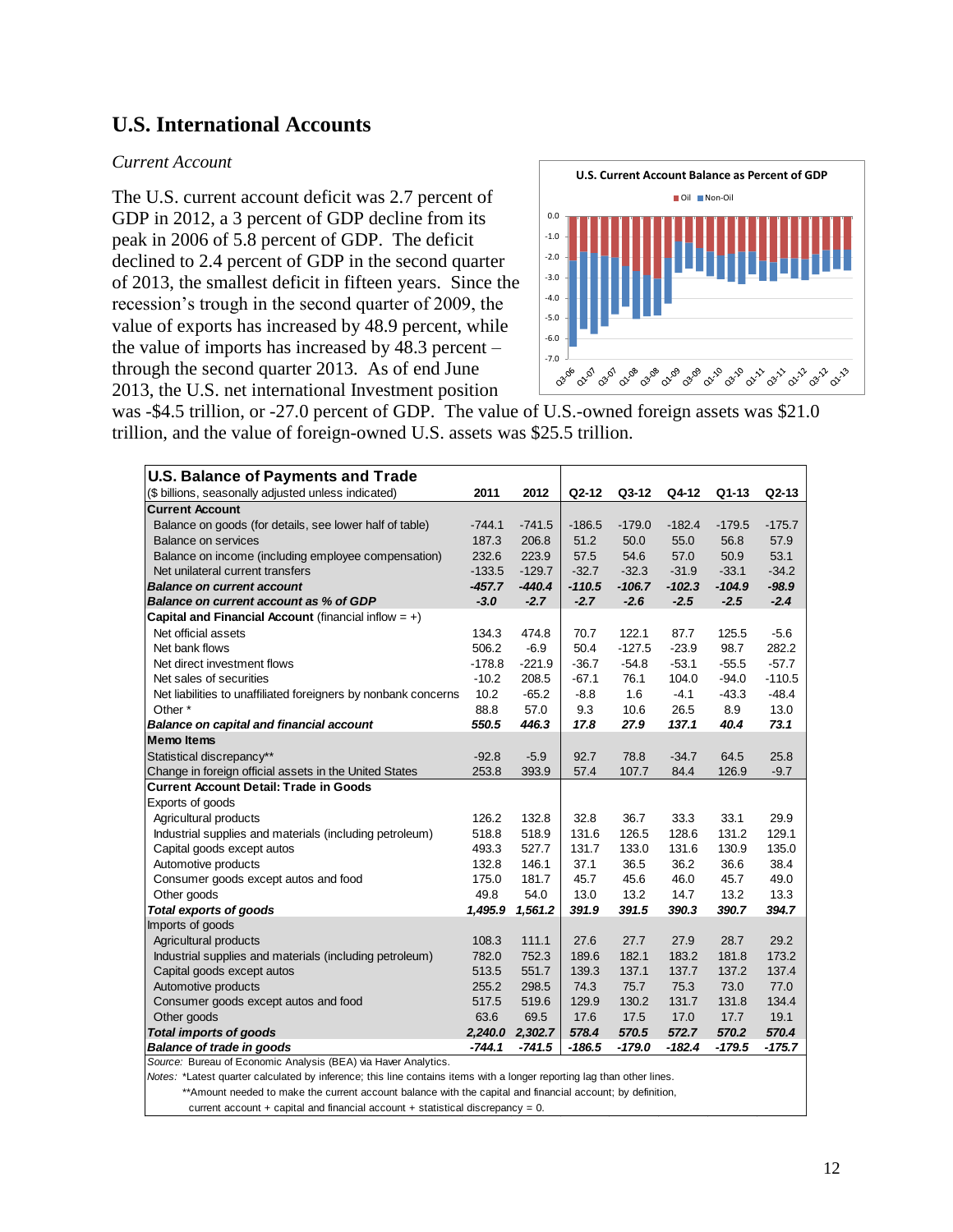# <span id="page-13-0"></span>**The Dollar in Foreign Exchange Markets**

Through September, the trade-weighted value of the U.S. dollar has appreciated by 2.1 percent in 2013. The dollar has risen by 2.8 percent against advanced economy currencies and by 1.9 percent against emerging market currencies. By quarter, the dollar appreciated 1.4 percent in the first quarter of 2013, 2.0 percent in the second quarter, and depreciated by 0.1 percent in the quarter ending September 30. The real trade-weighted value of the dollar is 3.2 percent below its 20-year average, though it was judged by the IMF in the July 2013 U.S. Article IV report to be mildly overvalued.

# <span id="page-13-1"></span>**Analyses of Individual Economies**

<span id="page-13-2"></span>*Asia*

### <span id="page-13-3"></span>**China**

 $\overline{a}$ 

After a broad-based slowdown in the first half of 2013, China's economy has recently shown signs of stabilizing, with GDP growth rising to 7.8 percent in Q3, from 7.5 percent in Q2. In 2012, GDP growth declined to 7.7 percent – China's lowest rate in more than a decade.<sup>2</sup> Investment continued to drive output in Q3, reflecting an increase in project approvals by the central government and rapid growth in infrastructure spending. External demand this summer was also stronger than expected, leading to a moderate recovery in export growth. However, recent high frequency indicators, such as industrial production and fixed asset investment, have begun to slow on sequential basis, suggesting that any growth recovery is likely to be limited. Consensus forecasts project real GDP growth of 7.6 percent in 2013 and 7.4 percent in 2014.

China's current account surplus was 2.5 percent of GDP in the first half of this year, essentially unchanged from 2.3 percent of GDP in 2012. This represents a significant decline since 2007 when the current account surplus was more than 10 percent of GDP. However, China's basic balance (the sum of its current account balance and net FDI inflows) was still elevated at 4.3 percent of GDP in the first half of 2013. According to IMF projections, without continued currency appreciation and further structural reform, China's current account surplus will more than double as a share of global GDP by 2018.

The fall in China's external imbalance has come largely through a sharp increase in domestic investment rather than a greater emphasis on consumption, leading to a worsening of internal imbalances. In 2012, China's investment share of GDP was 48 percent, essentially unchanged from record highs in 2011 and 2010. Meanwhile, the household consumption share has remained near record lows, at 35 percent of GDP. There are currently few signs that this pattern will reverse this year despite an increased policy focus on China's internal imbalances. While the pace of investment growth has slowed in the first half of 2013, consumption growth may have slowed even further. China's household survey data suggests that household income

 $2$  In September 2013, China revised 2012 GDP growth to 7.7 percent, from 7.8 percent initially. Seven to eight percent annual growth may in fact be China's current potential growth rate as labor force expansion slows and the economy rebalances towards more sustainable sources of long-term growth.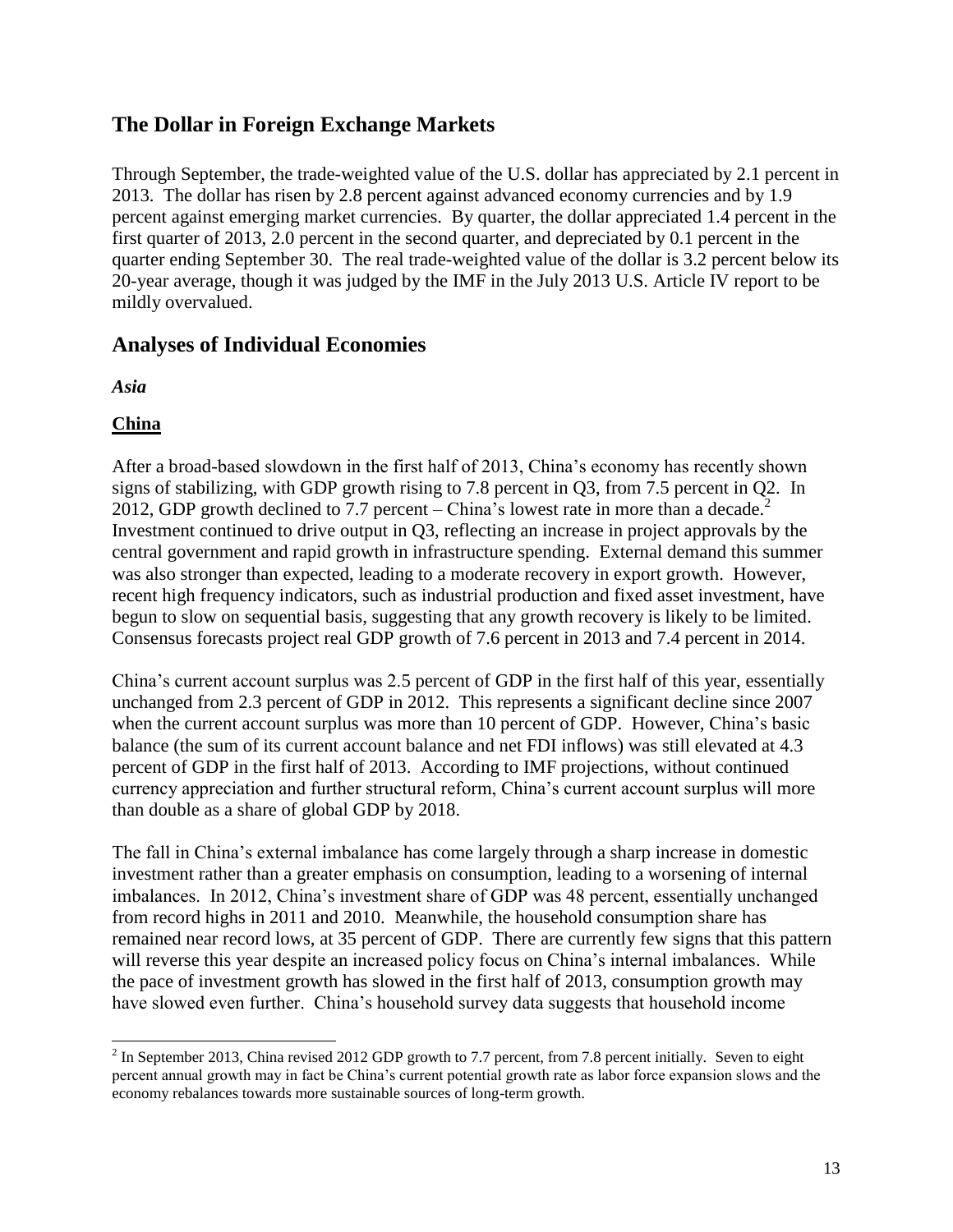growth continued to trail GDP growth in the first half of this year, implying a further deterioration in household consumption's share of GDP.

Heavy reliance on credit and investment to maintain growth since the global financial crisis has led to significant vulnerabilities in the Chinese economy, including weaknesses in the financial system, rising local government debt, and an overheated housing market. China's investment rate is extremely high by historical standards and international experience suggests that sharp increases in credit and investment are often followed by financial sector problems and a sharp correction in growth. Unwinding China's massive internal imbalances will not be easy, but delaying structural adjustment would allow for the further build-up of risk in the system and could lead to sharp correction to growth in the future. In the short run, China still has the policy tools needed to support growth as it shifts to more balanced growth, including substantial fiscal space to increase social spending.

While China's leadership has made progress in some specific areas, it will need to pursue far more decisive structural policies to promote internal rebalancing and to ensure that the reduction in the current account surplus is durable. To support household consumption, it is essential for China to pursue policies that increase household incomes and purchasing power. Strengthening China's social safety net will improve household income security and reduce the need for households to accumulate large amounts of precautionary savings. Also critical is removing distortions that lead to the under-pricing of factor inputs – such as energy, water, land, labor, and capital– which tilt the balance of investment toward capital intensive industries and manufacturing, and away from the more labor-intensive services sector. Finally, interest rate and exchange rate reform are essential for improving the purchasing power of households and the development of a more market-based financial system. China's policy of controlled interest rates has been a major driver behind China's unbalanced pattern of growth. For households, administratively-set interest rates have led to lower financial income from bank savings and therefore reduced consumption. Since low deposit rates feed into low interest rates on loans, these interest rate controls encourage investment in projects with lower expected returns. They have also shifted a greater share of credit toward manufacturing and tradable goods, and away from non-tradable services and the more dynamic private sector. Controls that keep real returns on bank deposits low also introduce financial sector risks, as they encourage investment in riskier assets with higher yields, such as property and less regulated "wealth management" financial products.

China's new leaders have signaled their desire for a more balanced economy that can deliver more sustainable growth in the long run, and has taken a number of potentially important steps toward this objective. In February 2013, the State Council released its long-delayed income distribution reform plan, which lays out a comprehensive framework to improve income distribution and double household income by 2020. The plan also recommends important structural policies, such as liberalizing interest rates, raising dividend payments of SOEs, and increasing social spending. In March this year, the government began the process of energy price reform, adjusting oil prices more regularly to better reflect international prices, and in July it raised the wholesale price of natural gas by 15 percent.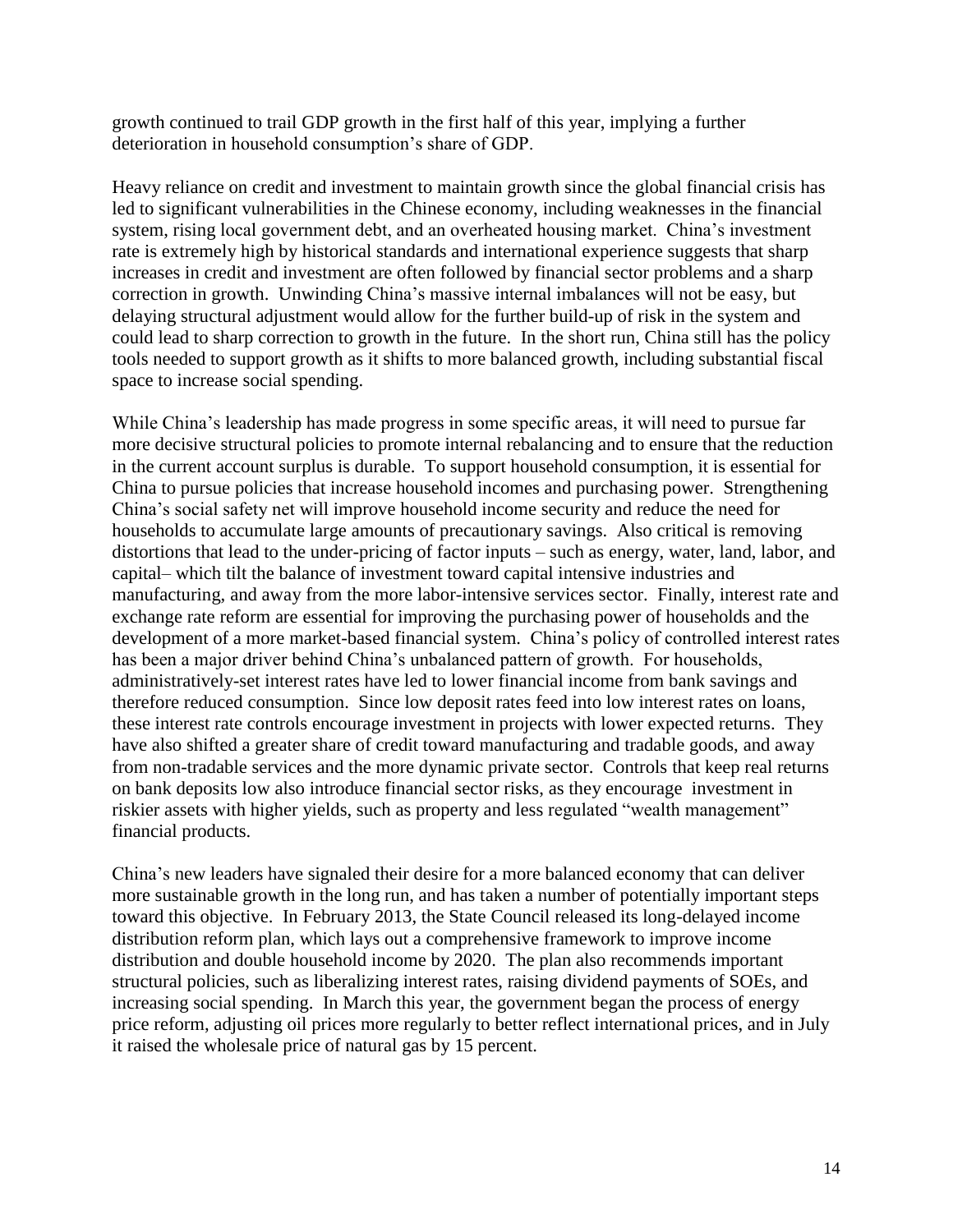There has also been renewed momentum for interest rate reform. In July 2013, the PBOC announced the end of administrative controls on bank lending rates. While this measure is unlikely to influence lending behavior in the short run because very little lending takes place below the benchmark rate, it is an important sign that China remains committed to financial reform. In September, the PBOC said it will introduce a market-based prime lending rate and will allow commercial banks to launch certificates of deposit with market-determined pricing.

At the Fifth U.S.-China Strategic and Economic Dialogue (S&ED) in July 2013, China reaffirmed its commitment to rebalance its economy and outlined several measures to promote greater domestic demand. In particular, authorities committed to reduce the tax burden on services firms by extending its VAT-for-Business tax pilot program beyond Shanghai to cover the entire country and to cover additional sectors in  $2014$ <sup>3</sup>. Once the pilot program is rolled out nationwide, the value added tax (VAT) applied to the services sector should lower taxation on services firms to rates comparable to those of manufacturing and other industries, removing a major policy distortion that raises the profitability of the tradable goods sector relative to services. China also committed to increase the dividends paid by its SOEs and to increase the SOE dividend revenue transferred to the central government budget for social welfare spending. This should lower earnings retained within the SOE sector and increase the resources available to support social welfare and other programs for households. The IMF estimates that China's central government SOEs earned RMB 917 billion in profits in 2011, but paid only RMB 77 billion in dividends, of which just RMB 4 billion went to the budget. In addition, China pledged to increase social security and employment spending; ensure that enterprises of all forms of ownership have equal access to production inputs; and develop a market-based mechanism for determining the price of those inputs.

Renminbi (RMB) appreciation is consistent with China's goals of rebalancing and financial reform. A stronger RMB can help support domestic consumption by increasing the purchasing power of households. This would help reduce distortions that promote investment in tradable goods rather than domestically-oriented production. Reducing intervention in the foreign exchange markets and allowing the value of the RMB to be determined more by supply and demand would also give Chinese authorities greater control over liquidity creation and domestic monetary policy, making it easier for authorities to meet their inflation objectives and more effectively target potential asset bubbles.

Chinese authorities have a stated commitment to further reform of the exchange rate mechanism. At the July 2013 S&ED, China pledged to "continue exchange rate reform, increase flexibility of the RMB exchange rate, and let [the] market play a more fundamental role in exchange rate formation." At the February 2013 G-20 Finance Ministers and Central Bank Governors Meeting in Moscow, China joined other G-20 members in pledging "not to target exchange rates for competitive purposes," and reaffirmed its commitment" to move more rapidly toward more market-determined exchange rate systems and exchange rate flexibility to reflect underlying fundamentals, and avoid persistent exchange rate misalignments." China also committed at the 2012 G-20 Leaders Summit in Los Cabos, Mexico, to reduce the pace of

l

 $3$  The VAT-for-Business tax pilot program was first launched in Shanghai. Chinese authorities announced plans to expand the program to nine additional provinces and cities, including Beijing and Guangdong, in July 2012.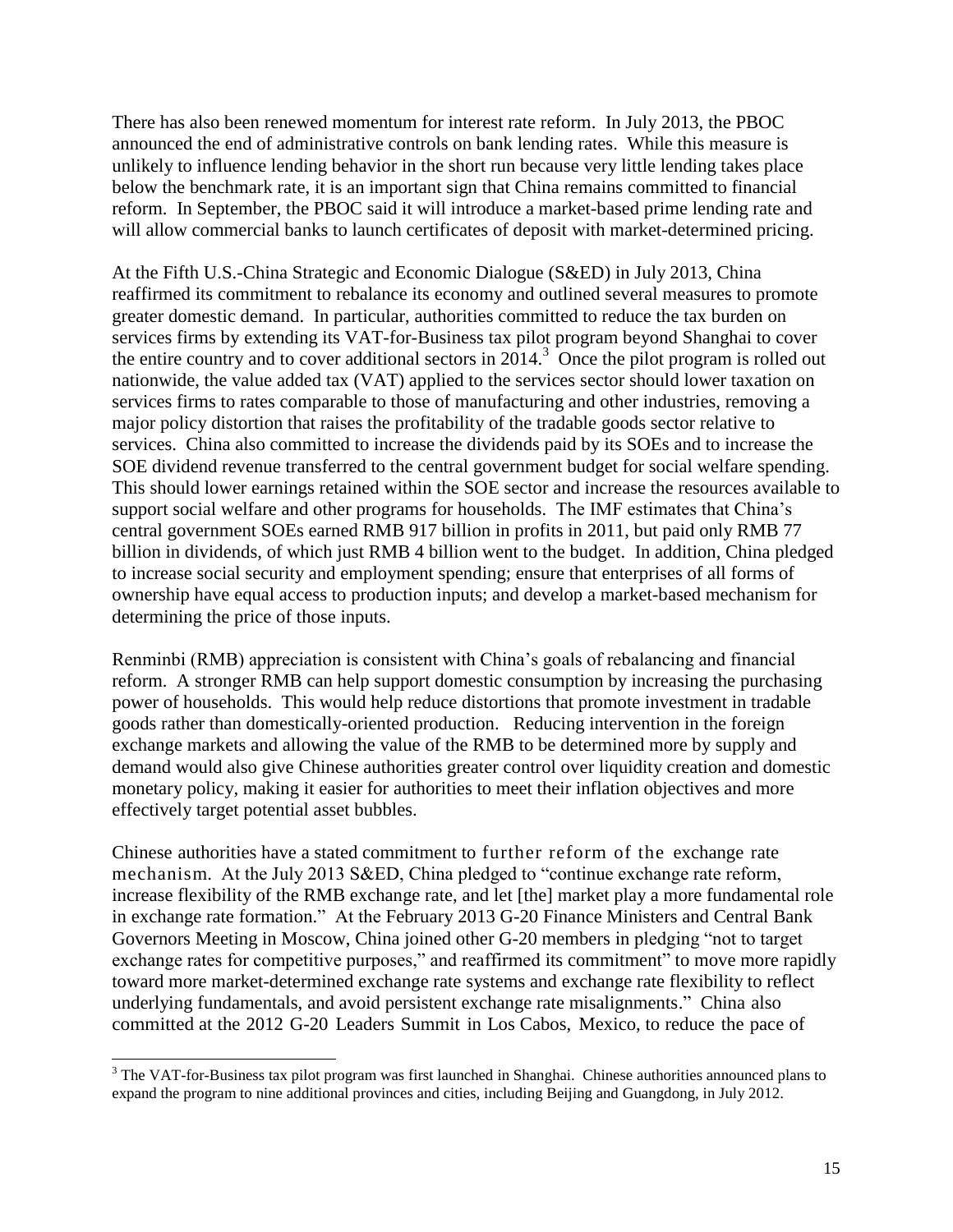reserve accumulation and increase the transparency of its exchange rate policy. At the National People's Congress in March 2013, China's new leadership pledged to "steadily carry out reforms to make interest rates and the RMB exchange rate more market-based." The State Council reiterated these commitments to financial reform in May 2013, underlining that "[t]he RMB exchange rate regime should be optimized to let market supply and demand play a basic role in the formation of the exchange rate."

Regulators have taken further steps this year to loosen China's extensive capital controls and gradually free up channels for cross-border capital and investment. In March, regulators announced that its RMB Qualified Foreign Institutional Investor (R-QFII) scheme – which initially allowed only Hong Kong-based companies to purchase RMB offshore and invest in Mainland securities markets – would be opened to all foreign financial firms domiciled in Hong Kong, expanding the program beyond Mainland Chinese firms for the first time. As significantly, authorities removed constraints on asset allocation under R-QFII, giving managers greater flexibility to design and launch products in response to market demand. In July, regulators again increased the amount that foreigners can invest in China's stock and bond markets under the original QFII program, increasing the quota to \$150 billion. Also this year, China established new RMB clearing arrangements with Taiwan and Singapore, and expanded the R-QFII scheme to Singapore and London. These policies represent steps in the direction of greater opening of China's financial sector, though significant restrictions still remain in place.

In May 2013, the government announced it will publish an "operational plan" within the year for capital account liberalization, including the creation of a system that will allow domestic Chinese investors to invest overseas. Finally, in July 2013, the State Council approved the establishment of the Shanghai Free-Trade Zone (SFTZ). The SFTZ is expected to offer a testing ground for financial sector reform, with plans to allow trials of liberalized interest rates, capital account opening, currency convertibility, and lower entry barriers for financial institutions within the zone. Though the details of the SFTZ are still to be clarified, if successful, the program could speed up China's financial reforms and provide a model for policies that could be eventually implemented nationwide.

Widening the RMB's trading band would be an important sign of China's commitment to market-based exchange rate reform. Chinese authorities have publicly indicated their intention to widen the RMB's +/- 1 percent trading band against the dollar in the near future. Conditions for such a move have improved as global markets have stabilized. A wider band should promote the two-way foreign exchange flows Chinese authorities have long desired. By contrast, if China does not allow greater flexibility and expectations of stability are allowed to develop, it will be difficult to spur Chinese firms to develop and expand the use of hedging instruments. A wider band that allows larger intra-day fluctuations around the fix would allow the spot rate to better reflect market conditions. Moreover, allowing the market to clear within a wider band without ongoing intervention would help China's transition to increased flexibility.

The RMB is appreciating on a trade-weighted basis, but not as fast or by as much as is needed, and intervention has resumed. RMB appreciation is not only good for the U.S. economy, but good for the economies of China, broader Asia, and the world. China has allowed the RMB exchange rate to partially adjust over the last several years. This is reflected in the real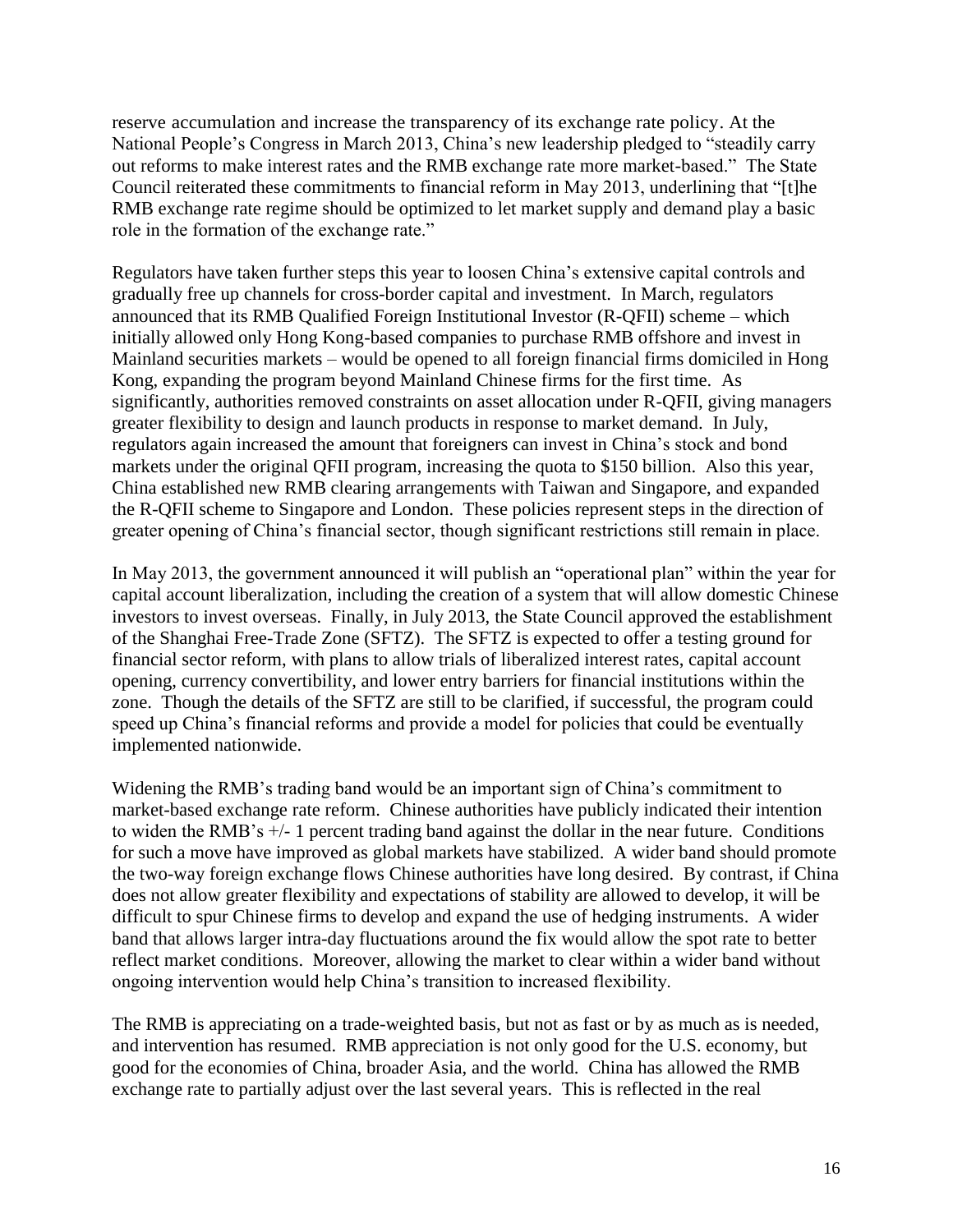appreciation of the RMB and the decline of the current account surplus. Through mid-October 2013, the RMB has appreciated by a total of 12 percent against the dollar and 16 percent on a real, inflation-adjusted basis from June 2010, when China moved off its peg against the dollar, and has appreciated about 45 percent in inflation-adjusted terms since China initiated currency reform in 2005. China's real effective exchange rate (REER) – a measure of its overall costcompetitiveness relative to its trading partners – has appreciated about 15 percent since June 2010 and 38 percent since July 2005.

In the first nine months of the year, the RMB has appreciated 6.3 percent on a nominal effective basis, and 6.6 on a real effective basis, taking into account differences in inflation. This, in considerable part, reflects the yen's depreciation against the dollar and weakness in many EM currencies. The pace of nominal RMB appreciation (2.2 percent year-to-date as of October 18, 2013) has been more modest, with very little appreciation for several months. Still, the RMB's relative stability over recent months stands in sharp contrast to the depreciation of many other emerging market currencies this year, and the RMB has appreciated on a broad basis in 2013.

From late 2011 through early 2012, official intervention fell as concerns about a slowdown in

China and the financial crisis in the euro area lowered capital inflows into China. As these concerns receded in late 2012 and in the first half of 2013, official intervention resumed at a large scale. Official Chinese data show that the PBOC and Chinese financial institutions collectively purchased a record \$110 billion in foreign exchange alone in both January and September 2013, more than it accumulated in all of 2012. It also added \$53 billion to the People's Bank of China's (PBOC) "other foreign assets", which can be viewed as another form of intervention. China slowed the pace of reserve accumulation to \$47 billion in Q2 of this year, with the vast majority of intervention concentrated in April.



Several factors contributed to the slowdown in foreign exchange inflows in the second quarter:  $(1)$  the government began clamping down on the false invoicing of trade used to channel "hot money" onshore for speculation, and regulators introduced new rules that set minimum requirements on the net open foreign exchange positions of domestic banks; (2) continued signs of weakness in China's activity indicators over the summer tempered expectations that GDP growth would rebound later in the year; and (3) for several weeks in June the PBOC set stronger daily fixing rates, despite weaker trading in the spot, creating more upside room in the band and reducing the need for foreign exchange intervention. Complete data for the third quarter is not yet available, but China's headline foreign exchange reserves data suggests that authorities engaged in significant intervention in Q3. The quarterly increase of \$166 billion was three times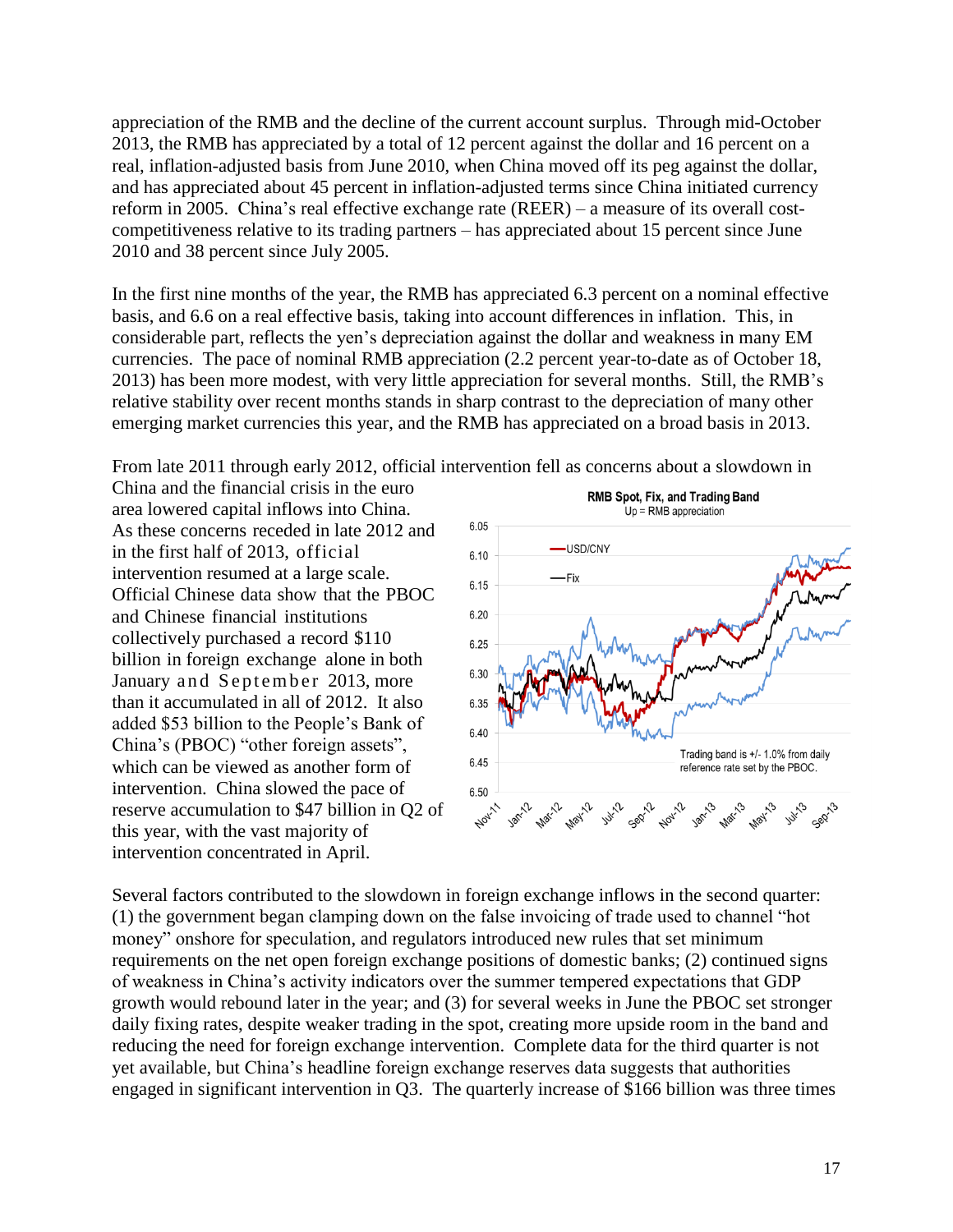the Q2 increase, and the largest in over two years. After adjusting for valuation effects, China's Q3 intervention was likely well over \$100 billion. The PBOC's monthly breakdown of reserve changes in Q3 suggests that China intervened most heavily in September, with reserves increasing about \$110 billion as noted above.

There are strong indications that the RMB adjustment process has substantially further to run before it reaches equilibrium. China's current account remains in surplus and China continues to attract net inflows of foreign direct investment. China's GDP growth remains stronger than in the advanced economies, and its equilibrium interest rate is higher. The PBOC continues to accumulate reserves and to intervene in the market to prevent appreciation, though the scale of the needed intervention varies from month to month in response to the scale of market flows. Moreover, if the future pace of appreciation does not keep pace with China's rapid productivity growth, there is a risk that the degree of undervaluation could increase, resulting to another widening of external imbalances. The IMF concluded in its recent Article IV consultation with China, that the RMB was "moderately undervalued" against a broad basket of currencies, and the IMF's 2013 *Pilot External Sector Report* shows the RMB was undervalued by about 5 to 10 percent on a real effective basis.

The PBOC holdings of \$3.66 trillion in total reserves is equivalent to 44 percent of China's GDP in 2012, or about \$2,704 for every Chinese citizen.<sup>4</sup> This is an exceptionally large amount compared to those of other economies, and well beyond established benchmarks of reserve adequacy. China's stock of reserves is almost as large as the total amount of foreign exchange reserves held by all advanced economies combined, and accounts for nearly half of all of the foreign exchange reserves held by emerging and developing economies. The evidence that China resumed large-scale purchases of foreign exchange this year, despite having accumulated \$3.6 trillion in reserves, which are more than sufficient by any measure, is suggestive of actions that are impeding market determination and a currency that is significantly undervalued.

China still does not provide transparent disclosure of its foreign exchange activities. As a result, market participants and other observers must resort to estimating Chinese intervention using published reserve levels. It is one of only two G-20 members that do not report reserves under the IMF's Special Data Dissemination Standard (SDDS) template, the international standard for public reporting of reserves data. Many of the largest emerging market countries – including India, Russia, and Brazil – disclose their monthly intervention in the foreign exchange market *as well as* reporting their reserves data in the SDDS template. Greater disclosure of its activities in the currency market through participation in the SDDS and the IMF's aggregate Currency Composition of Foreign Exchange Reserves (COFER) database would be consistent with China's commitment at the 2012 G-20 Los Cabos Summit to increase the transparency of its exchange rate policy. China stated at the 2013 S&ED that it is "actively considering" subscription to the SDDS. In line with the practice of most other G-20 nations, China should

 $\overline{a}$ 

<sup>&</sup>lt;sup>4</sup> In addition, China has transferred (or swapped) some of its accumulated foreign exchange reserves to commercial banks, as well as capitalizing the China Investment Corporation (CIC), its sovereign wealth fund. China's state sector as a whole – including the PBOC, state-owned banks, and CIC – holds roughly \$4 trillion in foreign currency assets.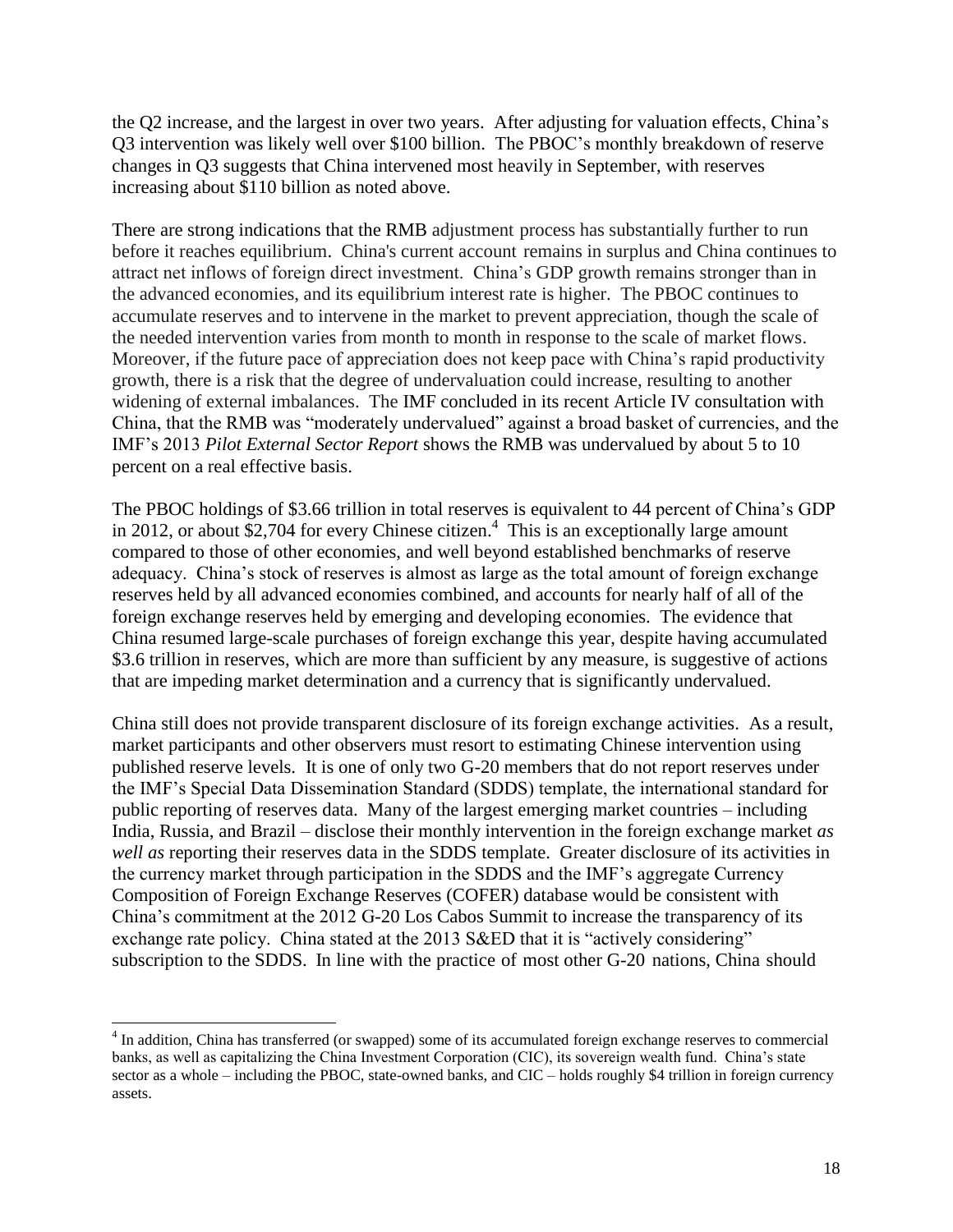disclose foreign exchange market intervention regularly to increase the credibility of its monetary policy framework and to promote exchange rate and financial market transparency.

#### <span id="page-19-0"></span>**Japan**

 $\overline{a}$ 

The yen foreign exchange market is one of the largest and most liquid in the world, accounting for about 23 percent of the roughly \$5 trillion in daily global foreign exchange transactions, according to surveys by the Bank for International Settlements  $(BIS)$ .<sup>5</sup> Japan maintains a floating exchange rate regime.

Japan has not intervened in the foreign exchange markets in almost two years, although the authorities issued numerous public statements regarding their desire to "correct the excessively strong yen" in the weeks following Prime Minister Abe's election on December 16, 2012. Shortly thereafter, the Japanese government joined the G-7 statement of February 2013, affirming that economic policies would be based on domestic objectives using domestic instruments and would not target exchange rates. Since then, Japanese officials have clearly ruled out purchases of foreign assets as a monetary policy tool and have largely refrained from public comment on the desired level of the exchange rate. Japan was also part of the subsequent G-20 consensus and statement at the February 2013 Finance Ministers and Central Bank Governors Meeting in Moscow that countries would not target exchange rates for competitive purposes. This commitment was affirmed by G-20 Leaders in September 2013 at the St. Petersburg Summit. It is important that these commitments be maintained by all G-7 and G-20 members.

The yen started to depreciate against the dollar in October 2012 as market expectations built for more aggressive monetary easing by the Bank of Japan. After the April 4, 2013, announcement of "Quantitative and Qualitative Easing" in which the Bank of Japan committed to double the monetary base to achieve a 2 percent inflation target, the yen depreciated as far as  $\frac{1}{5}$  103.2 on May 17. This represented a 32 percent depreciation from the beginning of October 2012. The yen has since traded in the  $\frac{1}{5}$  96 – 100 range. On a real trade-weighted basis, the yen has depreciated by 22.4 percent since the beginning of October 2012 as of September 2013. In its latest Article IV Consultation Report for Japan (August 2013), the IMF assessed the yen's real effective exchange rate to be moderately undervalued, while noting the very large uncertainty about its assessment given the major changes to Japan's economic framework. Since September 2012, Japan's foreign currency reserves have increased by \$8.2 billion on valuation changes. As of September 2013, reserves were \$1.2 trillion, the second-largest stock of reserves in the world.

Gradual but persistent deflation has plagued Japan for the last 15 years. As of August 2013, core consumer prices (excluding food and energy) were flat year-over-year, but headline consumer prices were up 0.8 percent, driven by increased energy costs stemming from the weaker yen.

 $<sup>5</sup>$  The 2013 BIS Triennial Central Bank Survey, released in September, showed that a significant expansion in yen</sup> trading between October 2012 and April 2013, was driven by expectation of a regime shift in Japanese monetary policy. In the last triennial BIS Central Bank Survey of Foreign Exchange Turnover, the yen foreign exchange market accounted for 19 percent of the roughly \$4 trillion in daily global foreign exchange transactions.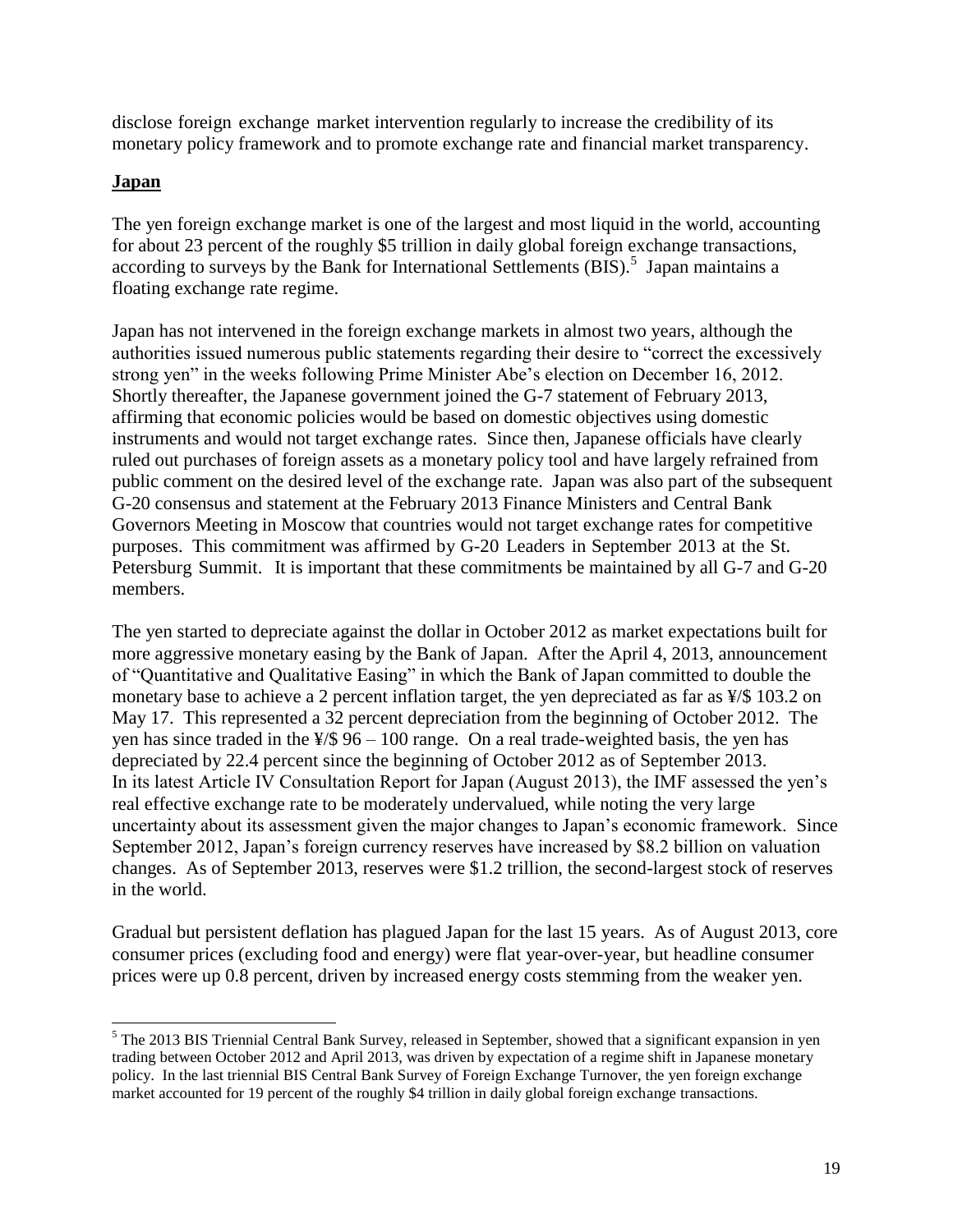The Japanese economy continues to recover from the earthquake and tsunami of March 2011, and has been supported in the short term by Prime Minister Abe's "three arrow" economic policy, which combines monetary stimulus, an initial fiscal easing following by a large consolidation, and planned structural reforms. The IMF projects that GDP growth will be 2.0 percent in 2013, slowing to 1.2 percent in 2014 as fiscal consolidation kicks in. Japanese Q2 quarter-on-quarter annualized growth was 3.8 percent, with final domestic demand contributing 3.8 percentage points thanks to strong private consumption and government spending from tsunami reconstruction and fiscal stimulus, a 0.7 percentage point offset from inventory destocking and a 0.7 percentage point contribution from net exports. In the first half of 2013, net exports contributed 1.2 percentage points to growth and domestic demand contributed 2.6 percentage points.

In 2011, Japan's goods trade balance fell into deficit for the first time since 1980 as exports slowed following production disruptions stemming from the March 2011 disaster, while imports increased due to higher commodity prices and rising demand for reconstruction materials. Japan's nominal trade deficit continued to rise in 2012 and 2013, due in large part to the rise in import prices driven by the weaker yen and increased demand for fossil fuel imports due to the ongoing shutdown of most of Japan's nuclear power generators. The nominal trade deficit reached 2.2 percent of GDP in the first half of 2013. However, as Japan's terms of trade have deteriorated with the weaker yen, the evolution of Japan's nominal and real trade balance has diverged, with the real trade balance improving as a result of rising export volumes even as the nominal deficit increased. During the first and second quarters of 2013, real exports grew by 1.5 and 3.6 percent, respectively, on a quarterly basis.

The current account remains in surplus due to positive net income flows, but it has narrowed substantially from almost 4 percent in 2010 to 1.2 percent for the first half of 2013. Japan's bilateral trade surplus with the United States totaled \$43.2 billion during the seven months ending on July 2013, down slightly from \$45.9 billion during the same period in 2012.

Going forward, it is critically important for the global economy that Japan's economic policies (―Abenomics‖) work primarily through an increase in domestic demand. In particular, the planned shift toward fiscal consolidation in 2014 needs to be carefully calibrated so as to preserve the underlying momentum of internal demand growth. Sustaining growth in demand will depend on a rise in business investment, housing investment and especially growth in nominal wages. In Japan's revised data for second quarter GDP, business investment increased for the first time in six quarters, by 5.1 percent on a seasonally-adjusted basis. However, scheduled cash earnings, a key gauge of the underlying trend in earnings, continued to fall through July, although bonus payments and overtime pay have started to increase.

The Japanese authorities have affirmed their commitment to returning Japan's public finances to more sustainable footing. The Abe fiscal stimulus, which centered on reconstruction and disaster-preparedness spending, would maintain the deficit at roughly 10 percent of GDP in 2013, unchanged from 2012. In August, the IMF projected that Japan's general government gross debt will reach 247 percent of GDP – the highest among advanced economies – in 2013. As a result, medium-term fiscal consolidation remains a key priority for the Japanese authorities. However, Japan also needs to take care that its deficit-reduction strategy does not result in too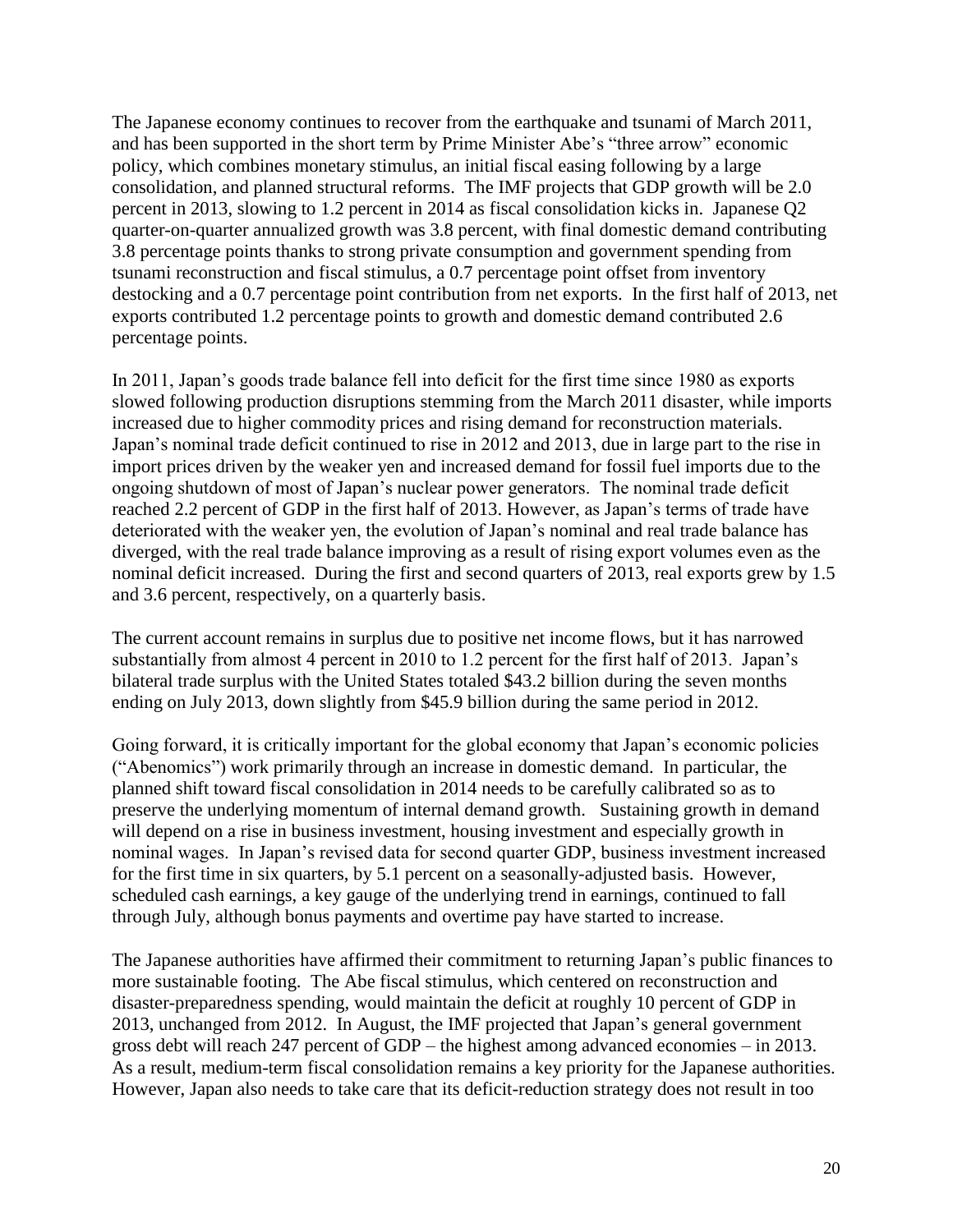rapid a consolidation that stalls Japanese growth and prevents escape from deflation. If Japan proceeds on schedule with the legislated 3 percentage point increase in the consumption tax, it is important that its short-term negative impact be moderated through temporary, high multiplier fiscal measures to support demand.

In March 2013, Prime Minister Abe announced Japan's intention to join the Trans-Pacific Partnership (TPP) trade negotiations, and Japan joined the negotiations in July 2013. The announcement has been interpreted as launching the third arrow of Mr. Abe's economic reform strategy, in so far as joining the TPP would lead to internal reforms such as deregulation in areas like agriculture and medical services. Additionally, the Abe Administration has begun to unveil a growth strategy, to focus on industrial competitiveness, regulatory reform, and science and technology policy. An outline on implementation was presented by Abe in June with assurances of deeper and more specifically detailed reforms to come after the Japanese Upper House election this past July.

We will continue to closely monitor Japan's policies and the extent to which they support the growth of domestic demand. In order to support a stronger economic recovery and increase potential growth, it is important that Japan calibrate the pace of fiscal consolidation to the recovery in domestic demand and take ambitious and effective steps to increase domestic demand, including by easing regulations that unduly deter competition and labor force participation in its domestic economy. Monetary policy cannot offset excessive fiscal consolidation or be a substitute for structural reform that raises trend growth and domestic demand. We will continue to stress the importance of Japan's continued adherence to the commitments made in the G-7 and G-20, to remain oriented towards meeting respective domestic objectives using domestic instruments and to refrain from competitive devaluation and targeting its exchange rate for competitive purposes.

#### <span id="page-21-0"></span>**South Korea**

South Korea officially maintains a market-determined exchange rate, and its authorities intervene with the stated objective of smoothing won volatility. The Korean won has remained relatively stable in the recent market turbulence despite the sharp depreciation of a number of emerging market currencies. The won's relative strength can be credited to a combination of factors, including: a high and growing current account surplus, low levels of short-term external debt, a strong fundamental fiscal position, and favorable terms of trade.

The won's nominal trade-weighted value depreciated moderately in the first half of 2013, but strengthened in July and again in August as global investors increasingly differentiated among emerging market economies and net portfolio flows to Korea increased. From its 2013 low of 1161 won per dollar on June 24, the won appreciated 7.6 percent by end September. As of end September, the won was 1 percent below its level at the beginning of the year. Although the Korean won depreciated at a moderate pace against the U.S. dollar in the first half of 2013, the IMF's July 2013 *Pilot External Sector Report* finds that Korea's real effective exchange rate remains undervalued in a range of roughly 2 to 8 percent.

In its September 2012 Article IV Consultation Report on Korea, the IMF noted that foreign exchange reserves were adequate and that there was "no need for further reserve accumulation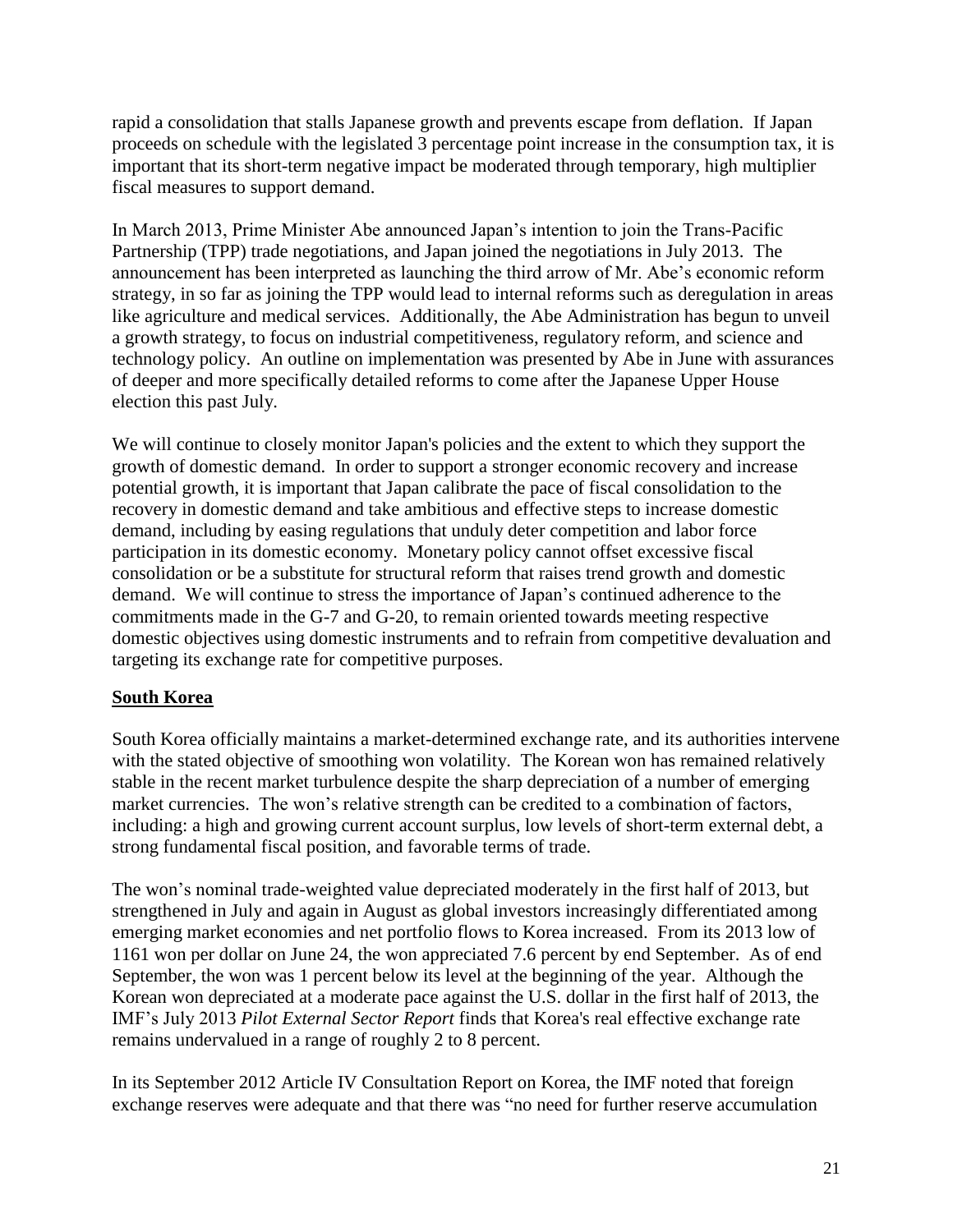beyond what would be needed to keep pace with rising foreign liabilities over time." Korea's foreign exchange reserves were \$326 billion at the end of September. Korea does not publicly report foreign exchange market intervention, although the Administration has encouraged them to do so. Instead, market participants derive estimated intervention from changes in Korean foreign exchange reserves and forward positions. During the first half of 2013 the Korean authorities are believed to have intervened on both sides of the market. Many market participants speculate that the Korean authorities intervened in early 2013 to limit the pace of won appreciation as the Japanese yen weakened, then subsequently to limit won depreciation. It is generally believed that Korea has resumed intervention to limit the won's appreciation. In January 2013, foreign exchange reserves increased \$1.9 billion. From January to June, reserves declined \$3.3 billion. And since June, reserves have increased \$10.5 billion through September. Korea's net forward position also has increased to \$44.6 billion.

In early 2013, following eight months of won appreciation, the Korean authorities publicly warned they were contemplating further tightening of macroprudential measures on foreign exchange exposure of the banking system. The Korean banking system relies heavily on wholesale funding, much of it external. This leaves Korea vulnerable to external funding risk, as both the Asian financial crisis of 1997-98 and the 2008-9 global financial crisis revealed. However, the timing of the potential strengthened macroprudential measures and official commentary fed widespread speculation that the intent was to limit won appreciation. As the won depreciated, no additional macroprudential measures were signaled or introduced.

GDP growth in Korea has rebounded this year, with first and second quarter GDP rising by 3.4 and 4.4 percent, respectively, on an annual basis. Growth has been driven by buoyant exports, front-loaded government spending, and fiscal stimulus of 1.3 percent of GDP, delivered in April. Personal consumption has lagged overall GDP growth this year, and investment slowed significantly in the second quarter. Korean household debt – currently at an OECD high of 136 percent of disposable income – weighs on spending.<sup>6</sup> The IMF projects Korean GDP growth will be 2.8 percent in 2013 and 3.7 percent in 2014.

After exceeding the Bank of Korea's target range of 2-4 percent in 2011, headline price inflation subsided to 1.4 percent in 2012 and 1.5 percent on a year-on-year basis as of August 2013. Citing the slow recovery in the global economy, the Bank of Korea lowered its policy rate in May, to 2.5 percent from 2.75 percent in May 2013. The policy rate has remained unchanged since May.

Korea has benefited from improved terms of trade this year on falling commodity prices, and energy imports constitute around 40 percent of Korean imports. Korea's trade surplus widened during the first half of 2013 relative to the same period in 2012 as export growth outpaced imports. Goods and services exports totaled \$339 billion in the first half of 2013, 2 percent more than the same period in 2012, while imports – at \$306 billion – were down 3 percent from 2012. Korea's current account surplus as a share of GDP rose sharply to 3.7 percent of GDP in 2012 compared to 2.3 percent in 2011, and the surplus has continued to rise this year. Private analysts

l

<sup>&</sup>lt;sup>6</sup> Korean households borrow to support very large expenditure on college-preparatory education and an apartmentrental system that involves large, interest-free loans from renter to landlord, among other reasons.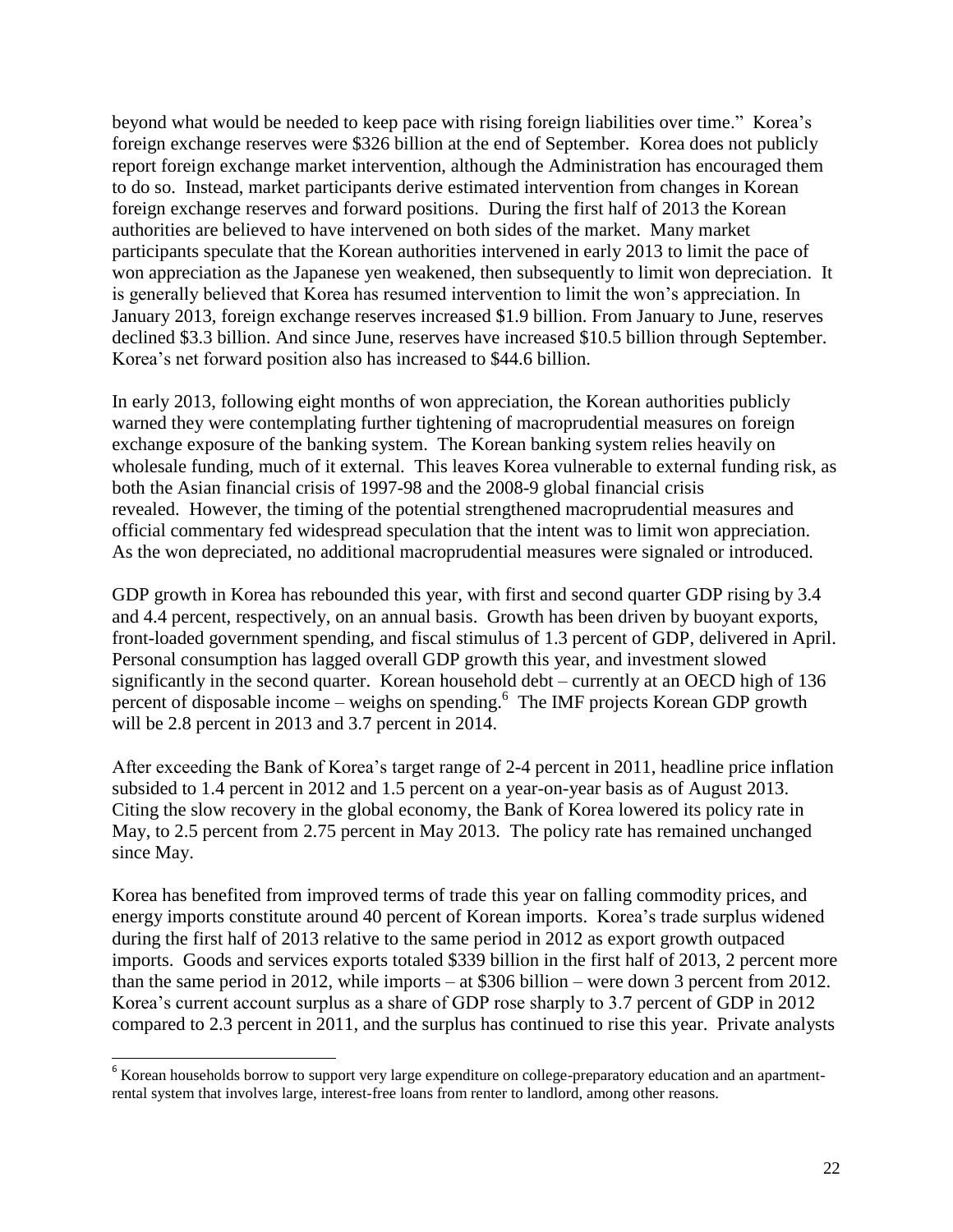forecast that the surplus will reach 5 percent of GDP this year, the highest since 1999. In February 2013, Korea joined the rest of the G-20 in committing to refrain from competitive devaluation and resolving not to target its exchange rate for competitive purposes.

We will continue to encourage Korean authorities to limit foreign exchange intervention to the exceptional circumstances of disorderly market conditions. In addition, in line with the practice of most other G-20 countries, Korea should disclose foreign exchange market intervention shortly after it takes place, similar to Japan and emerging markets such as Brazil, India, and Russia. We will continue to press Korean authorities to ensure that macroprudential measures are clearly directed to reducing financial sector risks – in design, timing, and description – rather than aimed at limiting capital inflows or reducing upward pressure on the exchange rate. We are concerned at reports Korea is intervening in the market to resist appreciation in the context of a large and widening current account surplus. More generally, we will strongly urge Korea to take bold measures to reduce reliance on net exports as an engine of growth.

# <span id="page-23-0"></span>**Taiwan**

Taiwan maintains a managed float exchange rate regime, and the central bank states that the New Taiwan Dollar (NTD) exchange rate is determined by the market, except when the market is disrupted by seasonal or irregular factors. Taiwan's foreign exchange reserves grew by \$9.4 billion (2.3 percent) in the first nine months of 2013 and stood at \$412.6 billion at as of end-September 2013. Taiwan's foreign exchange reserves are equivalent to 85 percent of GDP, 18 months of imports, and 3.2 times the economy's short-term external debt.

Taiwan has been relatively little affected by recent capital outflows from emerging markets, with positive net foreign equity inflows in July and August. The NTD depreciated 4.2 percent against the dollar in the first half of 2013, followed by a 1.1 percent appreciation during July and August. The real and nominal effective exchange rates appreciated by just 0.3 percent in the first half of 2013, then appreciated 0.6 percent and 0.8 percent, respectively, over July and August. Market participants indicated that the Taiwan authorities intervened regularly to resist NTD appreciation in foreign exchange markets during the year so far. Taiwan does not publish official intervention data, nor does it subscribe to the IMF's SDDS template for international reserves. The SDDS template would help publicly clarify the extent to which the authorities take positions in the forward market, if at all. Taiwan already uses the SDDS framework for many of its other financial and external accounts.

Taiwan's real GDP growth remained little changed in the first half of 2013 from 1.3 percent in 2012. Stronger contributions from net export and investment will likely lift GDP growth moderately in the second half of 2013. The IMF is projecting growth of 2.1 percent in 2013 and 3.8 percent in 2014. Taiwan's year-on-year inflation has fallen steadily since February due to base effects, and was -0.8 percent in August. The central bank has kept its target rediscount rate on hold at 1.875 percent since June 2011.

Taiwan's current account surplus remained remarkably high in the first half of 2013 at 10.3 percent of GDP on a strong trade surplus, compared to 10.4 percent of GDP in 2012 and 8.9 percent in 2011. The second quarter current account surplus of \$14 billion is the second highest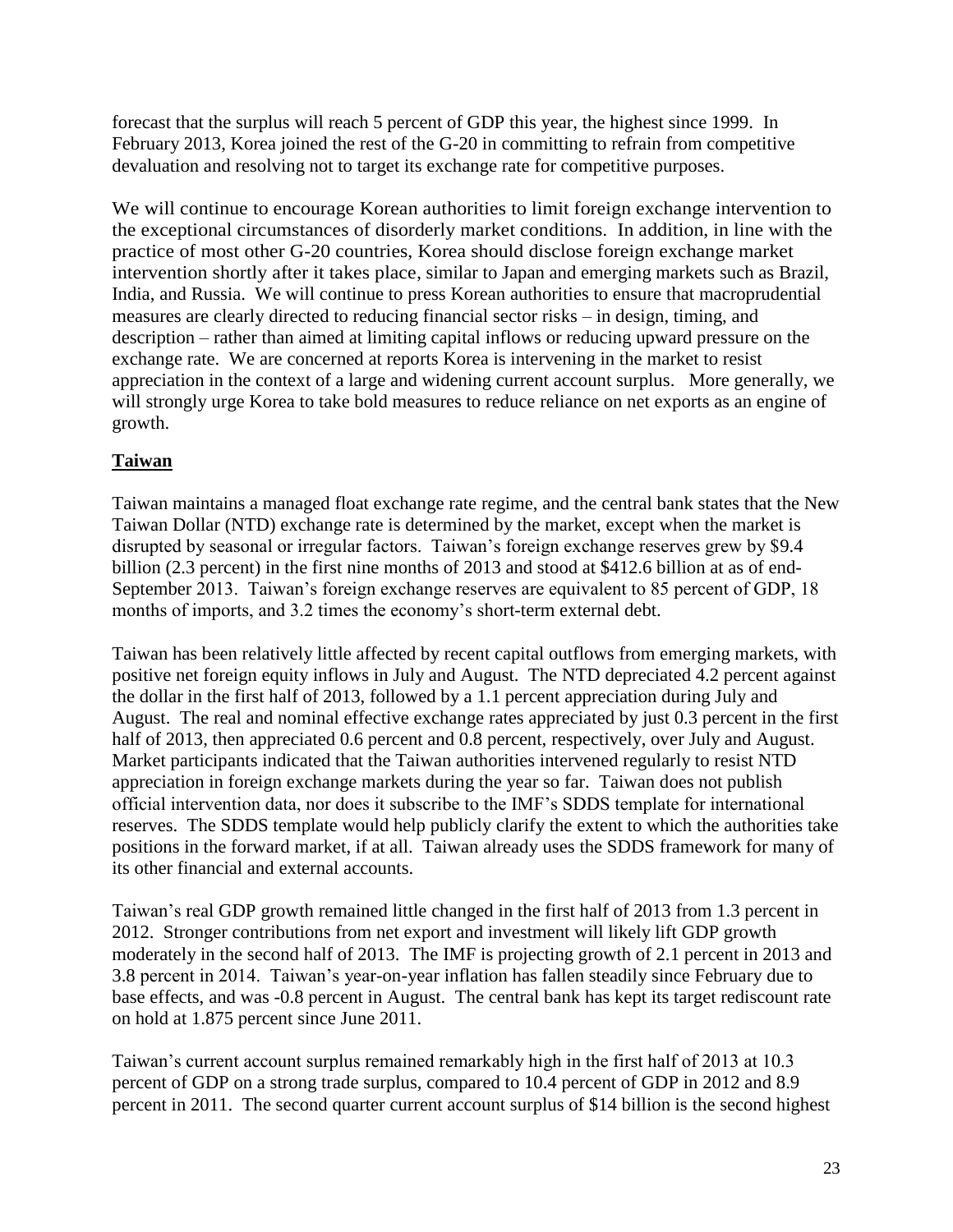in absolute terms historically and, apart from the post-crisis boom in 2009, the highest as a percent of GDP since 1988. Taiwan's goods and services trade surplus totaled \$19 billion in the first half of 2013, up 32 percent from the same period last year, as exports to other Asian economies increased and import prices declined along with global commodity prices. At the same time, the income surplus declined on reduced investment income from foreign exchange assets and non-resident equity dividend payments.

Taiwan has a largely open capital account, but maintains some restrictions to avoid large inflows or outflows of capital, including measures to discourage foreign investors from holding local currency deposits. The financial account showed a net outflow of \$19 billion in the first half of 2013, reflecting greater investment abroad by insurance companies and an increase in lending by off-shore banking units.

We will continue to press the Taiwan authorities to limit their foreign exchange interventions to the exceptional circumstances of disorderly market conditions and to commit to greater foreign exchange market transparency through the publication of intervention data and by reporting foreign exchange reserve data using the SDDS template.

#### <span id="page-24-0"></span>*Europe*

#### <span id="page-24-1"></span>**Euro Area**

The exchange rate of the euro is freely determined in the foreign exchange market. The euro has experienced large fluctuations since the financial crisis resulting from ebbs and flows in risk aversion associated with financial stresses in the euro area. In the first half of 2013, the euro depreciated by 1.3 percent against the dollar but subsequently appreciated by 4.4 percent through the end of September. On a real effective basis, the euro appreciated by 2.7 percent in the first half of 2013 and by a further 0.6 percent in the third quarter of 2013.

The euro area economy expanded by 1.2 percent, on a seasonally adjusted, annualized basis (saar), in the second quarter of 2013, marking the first expansion of economic activity in the euro area in seven quarters. Expansion was supported by domestic demand growth in Germany though growth in Germany still continues to rely on positive net exports, which continues to delay the euro area's external adjustment process – and on domestic demand in France. Economic conditions across the euro area remain uneven with the countries in the periphery remaining in recession overall. Ireland and Portugal expanded on a quarter-on-quarter saar basis in the second quarter, but this may have been the result of transitory factors such as weather, and the economies of Greece, Italy, and Spain continued to contract during the same period, albeit at a more moderate pace.

The euro area's recovery has substantially lagged other developed countries, leaving economic activity at a low level. Euro area GDP still remains 3 percent below its peak in the first quarter of 2008, private demand is almost 6 percent below pre-crisis levels, unemployment is running at 12.0 percent, and the periphery remains in recession overall. While euro area leaders have put in place important measures to stabilize the economy, significant macroeconomic and financial headwinds remain. The fiscal impulse in 2013, albeit more moderate than 2012, remains negative. Private consumption, by far the largest component of domestic demand, could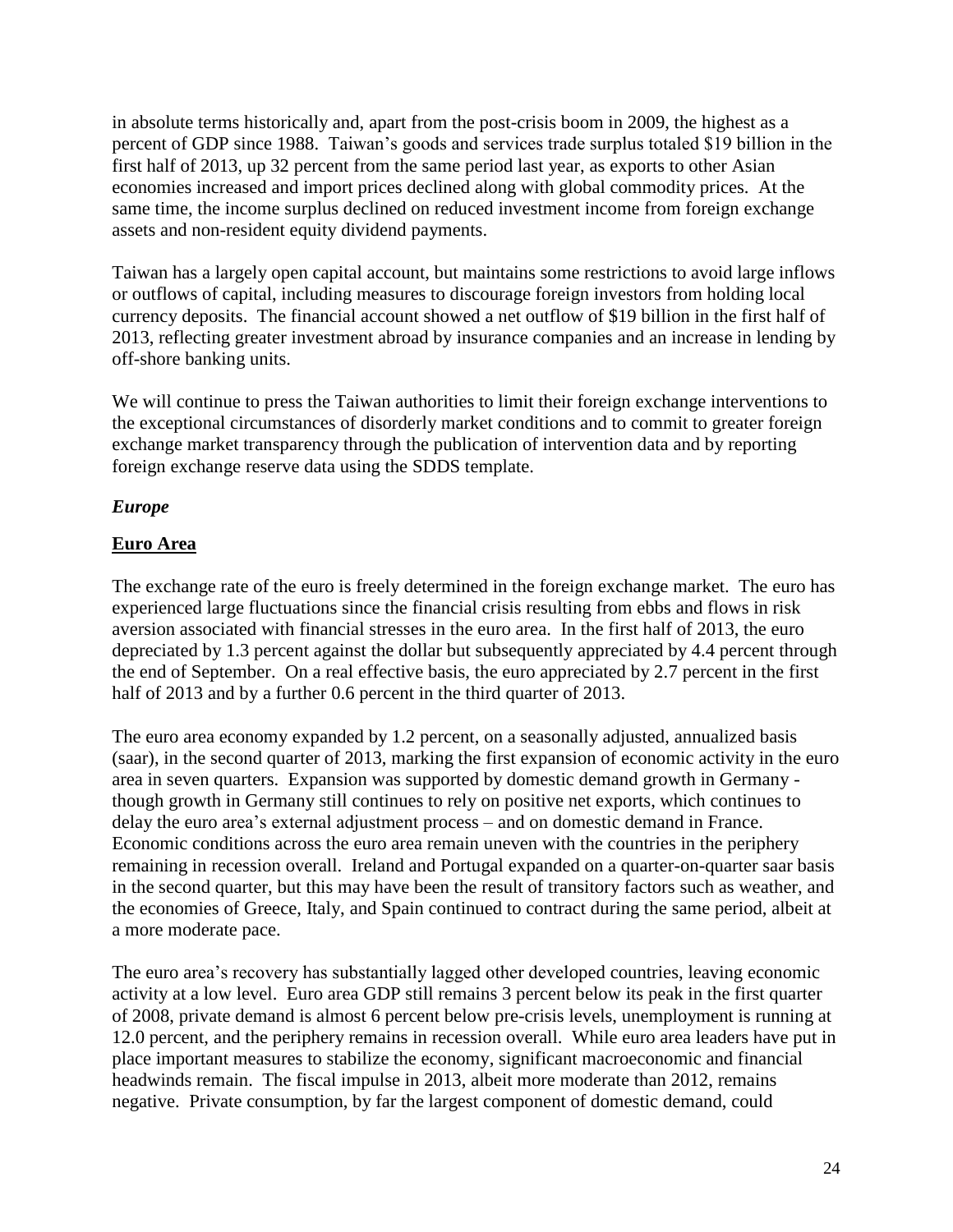continue to be constrained as real disposable incomes remain under pressure from elevated unemployment, low real wage growth, and higher taxes. Meanwhile investment, which has made a significant contribution to weak domestic demand, is showing nascent signs of recovery but remains weak overall. Further, while financial fragmentation has eased on the back of ECB actions, lending conditions remain tight in many countries and, together with deleveraging, will act as drags on growth. Both the European Commission (EC) and IMF forecast that the euro area economy will contract in 2013 by 0.4 percent, with GDP expected to grow at the slow pace of 1 percent in 2014.

Euro area deficit countries have sharply reduced their current account deficits, but euro area surplus countries have not reduced their current account surpluses. The euro area's overall current account swung into surplus in 2012, and the surplus has increased further in the first half of 2013 to almost 2.3 percent of GDP. The Netherlands and Germany have continued to run substantial current account surpluses since 2011, while the current accounts deficits of Italy and Spain and the smaller economies in the periphery have contracted significantly, primarily as a result of a collapse of domestic demand and falling wages. Ireland, Italy and Spain have run surpluses in recent quarters, and Portugal moved into surplus in the second quarter of 2013. Germany's current account surplus, meanwhile, rose above 7 percent of GDP in the first half of 2013, with net exports still accounting for a significant portion (one-third) of total growth in the second quarter, suggesting that rebalancing is not yet occurring domestically. To ease the adjustment process within the euro area, countries with large and persistent surplus need to take action to boost domestic demand growth and shrink their surpluses. Germany has maintained a large current account surplus throughout the euro area financial crisis, and in 2012, Germany's nominal current account surplus was larger than that of China. Germany's anemic pace of domestic demand growth and dependence on exports have hampered rebalancing at a time when many other euro-area countries have been under severe pressure to curb demand and compress imports in order to promote adjustment. The net result has been a deflationary bias for the euro area, as well as for the world economy. Stronger domestic demand growth in surplus European economies, particularly in Germany, would help to facilitate a durable rebalancing of imbalances in the euro area. The EU's annual Macroeconomic Imbalances Procedure, developed as part of the EU's increased focus on surveillance, should help signal building external and internal imbalances; however, the procedure remains somewhat asymmetric and does not give sufficient attention to countries with large and sustained external surpluses like Germany.

In 2012, the euro area, in aggregate, undertook one of the most aggressive fiscal consolidations of the advanced economies despite having the smallest cyclically-adjusted fiscal deficit and weak growth prospects. While the pace of consolidation has moderated somewhat this year, the euro area structural fiscal deficit is expected to decrease by another 0.9 percent of GDP in 2013. Under the Excessive Deficit Procedure, most of the major euro area economies initially had committed to reducing their general government budget deficits to less than 3.0 percent of GDP by 2013. The EC, however, has adopted some flexibility in enforcing country targets, focusing on a country's structural effort even if annual headline targets are not met due to weaker than expected growth. Germany met the 3 percent target in 2011 and achieved a small surplus in 2012. Ireland, Greece, and Portugal have been given more time under their reform programs, and recently, Spain and France were given two more years (Spain through 2016 and France through 2015) and the Netherlands an additional year to meet this 3 percent target. Nonetheless,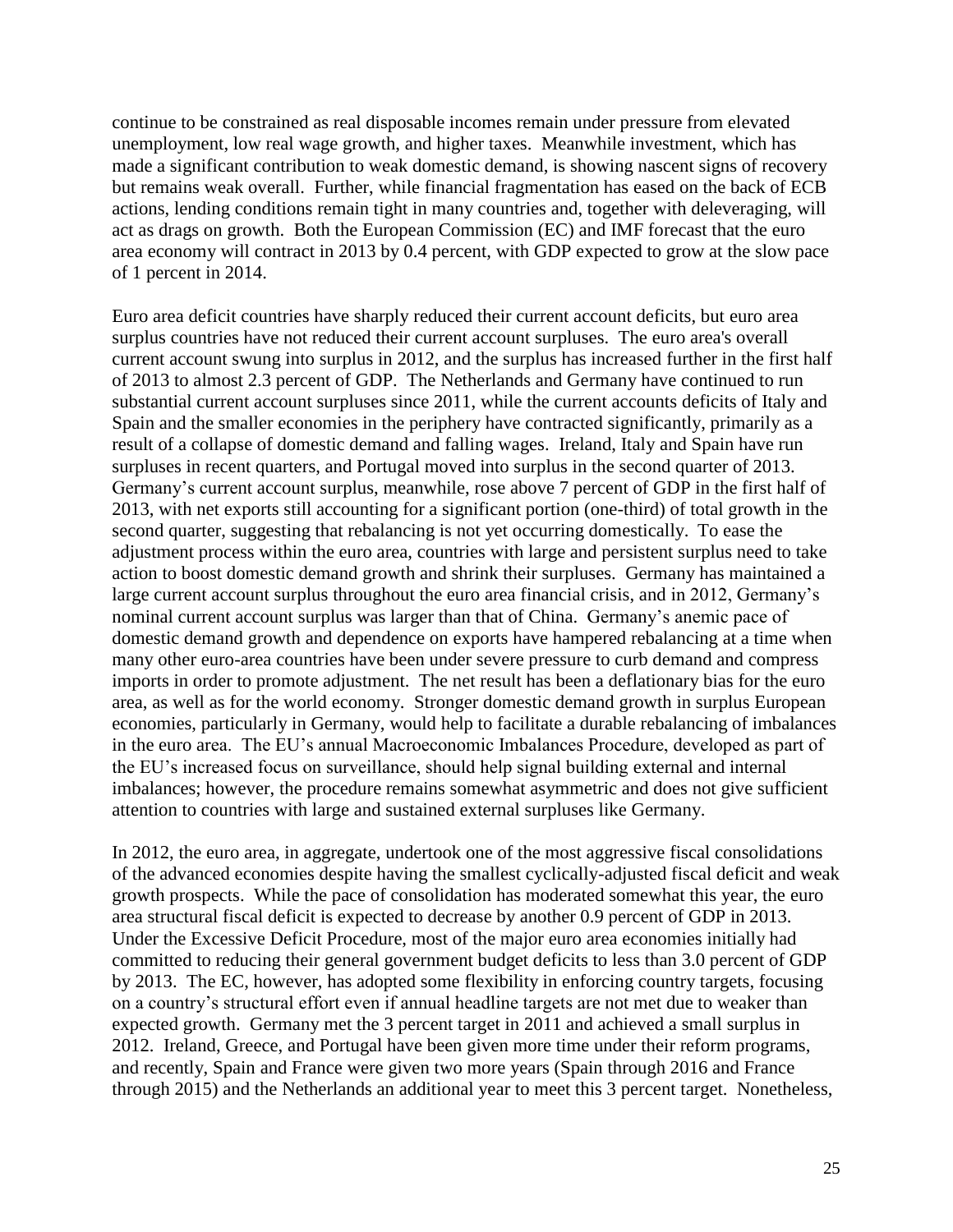we remain concerned about the appropriate pace of consolidation and the need to provide room for countercyclical policy responses while ensuring credible paths to fiscal sustainability over a time frame that is sensitive to cyclical developments.

In 2013, the European Central Bank (ECB) has continued to take both conventional as well as unconventional policy actions to support activity and improve monetary policy transmission. The ECB eased monetary policy by reducing its main refinancing rate by 25 basis points to 0.5 percent in May 2013. The ECB also employed forward guidance in July 2013 to provide greater clarity about the expected path of policy, noting that ECB interest rates would remain at or below current levels for an extended period of time. The ECB continues to provide full allotments of liquidity against eligible collateral to euro area financial institutions. The announcement of the Outright Monetary Transactions (OMT) developed by the ECB in September 2012 has dramatically lowered financial stress and funding costs within the currency area.<sup>7</sup>

The ECB's provision of over  $\epsilon_1$  trillion in three-year funding via longer-term refinancing operations (LTRO) in December 2011 and February 2012 helped to alleviate funding pressures in the banking sector over the course of 2012. Repayment by financial institutions of over onethird of the three-year LTROs, however, has resulted in reduced excess liquidity, which could place upward pressure on interest rates.

Overall, recent policy actions and commitments undertaken by the ECB and euro area governments have reduced concerns about a euro area systemic event and eased severe market pressures, providing additional time for the difficult multiyear adjustment at the country and regional levels. But risks of policy setbacks in addressing the underlying vulnerabilities of peripheral economies and the institutional structure of the euro area and EU remain significant. Further stresses could emerge from political uncertainty, adjustment fatigue, and disagreement within the euro area on how to address new challenges to the currency union. Over the medium term, delays in financial, economic, and fiscal integration could entrench the large economic disparities that have developed across the euro area, leaving the region vulnerable to new shocks. A key priority for the euro area is to solidify and accelerate the recovery in growth, which will support a reduction of heavy debt burdens, lower high unemployment rates, and help maintain political support for the adjustment process within the core and periphery. The European Commission forecasts a contraction of 0.4 percent across the euro area in 2013, and headwinds to growth include substantial fiscal drag, private sector deleveraging, and a weak external environment. The periphery faces greater uncertainty over medium-term trend growth, given continued fiscal consolidation, banking sector deleveraging, and mixed efforts to date to address challenges to competiveness and productivity.

l

 $7$  Under the OMT the ECB will stand ready to buy sovereign bonds, potentially in unlimited amounts, of countries that request support from the European Financial Stability Fund or the European Stability Mechanism and adhere to agreed conditions.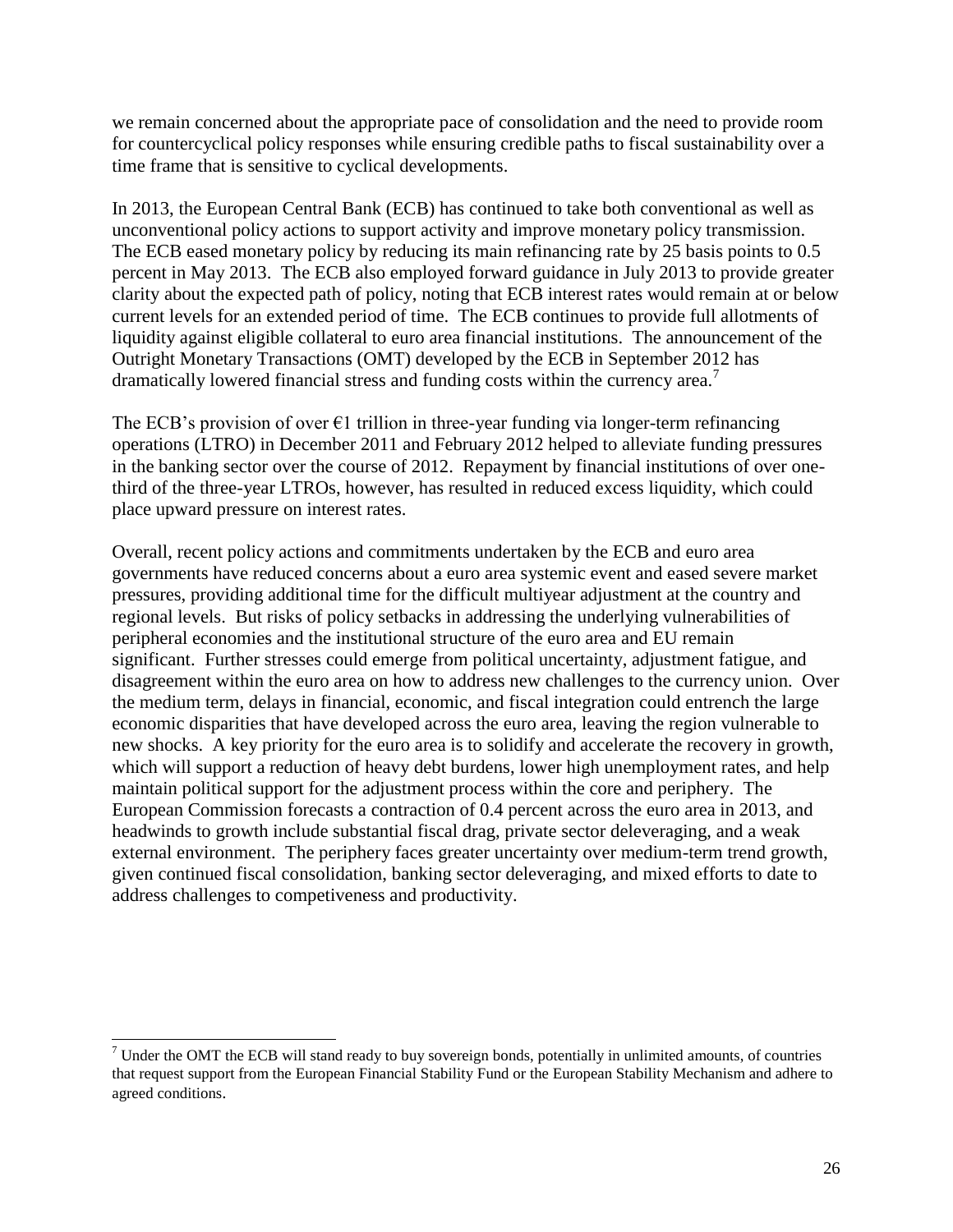#### **Switzerland**

In September 2011, in an environment of significant market concerns about tail risks in the euro area, the Swiss National Bank (SNB) established a minimum exchange rate ("floor") of 1.20 Swiss francs per euro, temporarily changing the exchange rate regime from a floating to a managed rate. Through 2012 the SNB intervened repeatedly to prevent the franc from appreciating. However, as European authorities implemented measures to reestablish financial stability, and concerns about tail risks subsided, pressures on the Swiss franc subsided and SNB interventions have ceased. In June 2013, the SNB reaffirmed its commitment to a managed rate, noting that it is prepared to buy foreign currency in unlimited quantities and to take further (unspecified) measures to enforce the 1.20 exchange rate floor.

Switzerland is a small open economy surrounded by the euro area, and has been disproportionally affected by the financial stresses in Europe, resulting in disorderly movements in the exchange rate. The Swiss authorities faced a constrained policy environment as external forces pushed the economy into deflation and potentially recession in the summer of 2011. The exchange rate floor was established after a number of alternate policy measures failed to achieve the SNB's monetary policy objectives.

Since establishing the exchange rate floor, the SNB's reserve assets have increased \$166 billion on a headline basis, and now total \$478.2 billion as of September 2013. Most of this change is attributable to SNB purchases of reserve assets, while a smaller portion is due to valuation changes of reserves. Through September this year, SNB's reserve assets increased by \$10.3 billion on a headline basis in 2013. Given the lack of foreign exchange intervention this year, the total change is attributable to valuation effects. While the currency composition of reserves fluctuates on a monthly basis as a result of interventions and valuation changes, the SNB rebalances its portfolio over time to keep the euro share around 50 percent of reserves and the U.S. dollar share between 25 and 30 percent.

After remaining close to the 1.20 exchange rate floor through the end of 2012, the franc has depreciated in 2013 against the euro by 1.4 percent (to 1.22) through September 2013. Against the U.S. dollar the franc has depreciated by 1.1 percent this year (also through September), and on a real trade weighted basis the franc has depreciated 0.5 percent (through August, based on BIS data). In 2012, the current account surplus was 13.4 percent of GDP, of which the goods surplus was 2.5 percent. The large current account surpluses traditionally run by Switzerland must be interpreted with caution. The IMF notes that (a) the activities of international commodity trading companies could add up to 4 percent of GDP to the surplus even though some have limited operations in Switzerland; (b) Swiss multinationals partly owned by foreigners artificially raises the surplus and is estimated to have added 2 percent of GDP to the surplus in 2011; and (c) cross-border shopping direct purchases and deliveries may not be reflected in import statistics and overstate the current account by non-trivial amounts. Finally, Switzerland's role as an international banking center generates fee and investment income that contribute to the overall current account surplus but cannot be attributed to Swiss citizens.

In the IMF's 2013 *Pilot External Sector Report*, the Swiss external position is assessed to be ―moderately stronger than the level consistent with medium-term fundamentals and desirable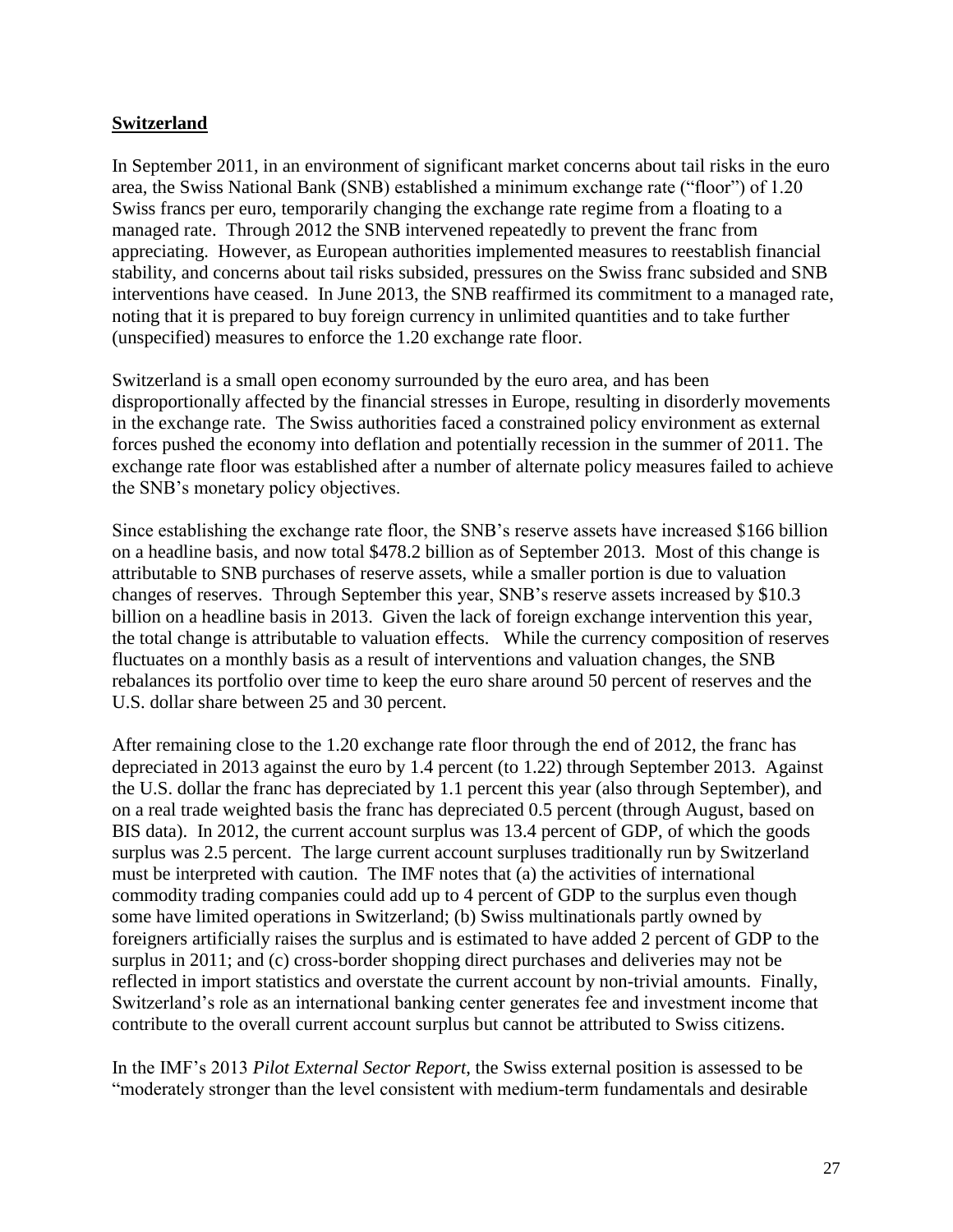policy settings." The real effective exchange rate is assessed to be "moderately overvalued because of safe-haven capital inflows, but the overvaluation is eroding over time given negative inflation differentials with trading partners."

Economic growth in Switzerland is slowly reviving and deflationary pressures appear to be subsiding. The year-on-year economic growth rate has steadily increased from 0.5 percent in the second quarter of 2012 to 2.1 in the second quarter of 2013. This compares to flat year-on-year growth in European Union in the second quarter of this year. Economic growth in Switzerland over the last year (from the second quarter of 2012 to the second quarter of 2013) has been broad based, with real net exports contributing 0.9 percentage points of growth and domestic demand contributing 1.2 percentage points. The SNB has recently revised up its growth forecast for 2013 from 1-1.5 percent to 1.2-2.0 percent. Consumer prices on a year-on-year basis were flat in August 2013, following a 21-month period of year-on-year deflation. The SNB forecasts a 0.2 percent decrease in consumer prices this year. With low unemployment (3.2 percent) and high capacity utilization (around 80 percent) there appears to be little "slack" in the economy. The SNB estimates the output gap in the first quarter of 2013 at around 1 percent of potential GDP.

### <span id="page-28-0"></span>**United Kingdom**

The United Kingdom (UK) has a freely floating exchange rate. The pound appreciated by 4.3 percent against the U.S. dollar on a nominal basis in 2012. It reversed course in the first half of 2013, depreciating by 6.5 percent against the dollar, but recovered most of that by the end of September, appreciating by 6.4 percent from July through September. On a real effective basis, the pound appreciated by 3.5 percent in 2012, reflecting its nominal appreciation against other currencies, notably the euro. This trend reversed in 2013, during which the pound depreciated by 3.3 percent on a real effective basis in the first half of the year. The pound depreciated by an additional 1.2 percent in July, but appreciated in August by 1.5 percent.

The UK economy expanded by 0.2 percent in 2012 and has gained momentum in 2013. Economic activity expanded by 1.1 percent on a seasonally-adjusted annualized basis in the first quarter of 2013, and accelerated to 2.9 percent in the second quarter.

The fiscal deficit fell from its post-war peak of 11.2 percent of GDP in fiscal year 2009-10 to 7.9 percent of GDP in 2011-12, primarily resulting from the tax increases and public spending cuts announced by the current and previous governments. The headline deficit narrowed to 5.6 percent of GDP in 2012-13, but most of the consolidation reflected one-off factors. Excluding these factors, the underlying fiscal deficit was little changed from 2011-12 at 7.8 percent of GDP.

Monetary policy remains accommodative. The Bank of England (BOE) has maintained its historically low policy rate at 0.5 percent and, since October 2011, has increased the size of its quantitative easing program three times – each time by £50 billion – to reach £375 billion at its July 2012 meeting. The Monetary Policy Committee (MPC) of the BOE in its August 1 statement made the decision of providing explicit guidance regarding the future conduct of monetary policy. Specifically, the MPC stated that it intends not to raise the policy rate from its current level at least until the unemployment rate has fallen to a threshold of 7 percent, provided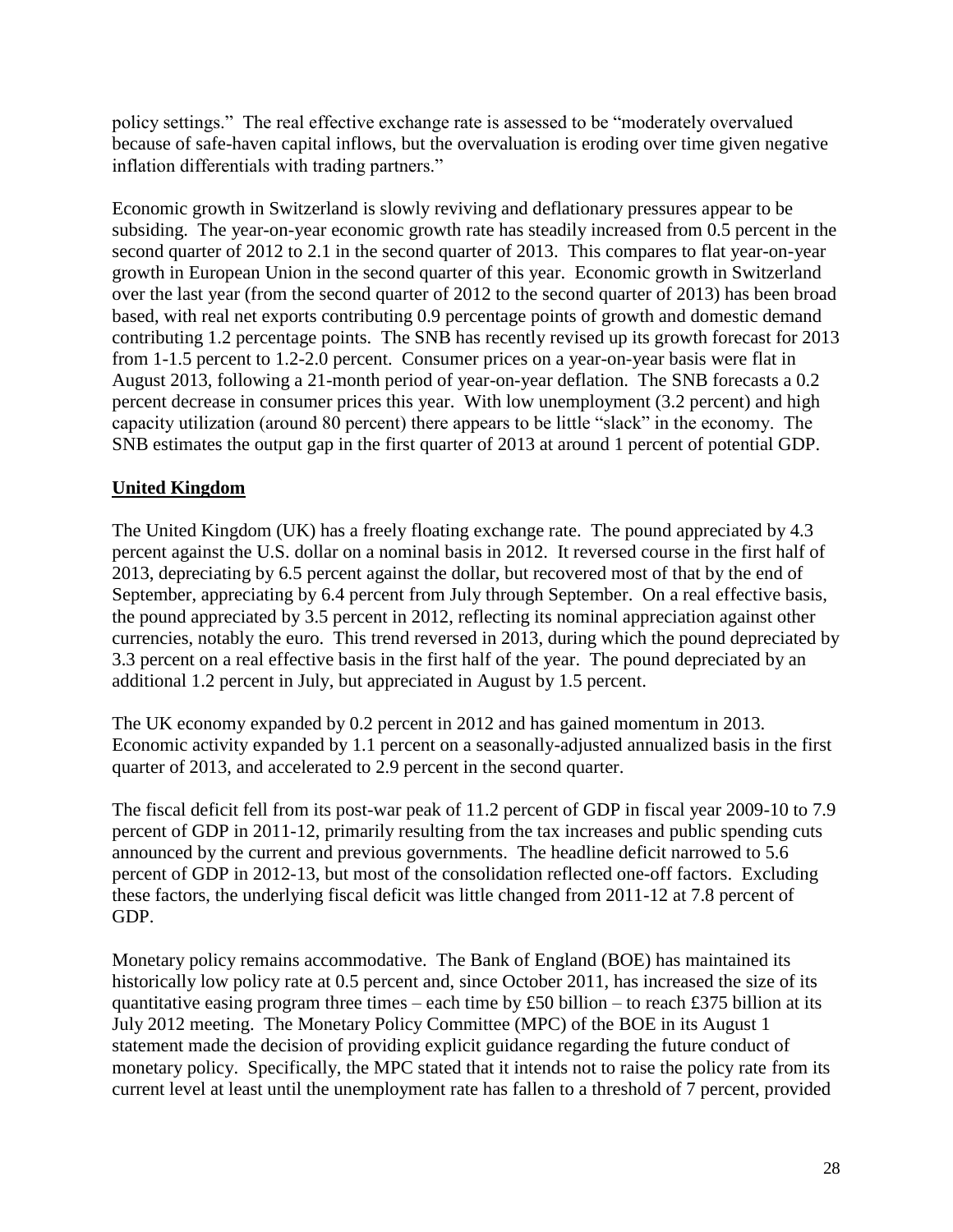that this does not entail material risks to price stability or financial stability. The unemployment rate in August was 7.7 percent, and the MPC does not expect unemployment to fall to the 7 percent threshold until 2016. Consumer prices peaked at 5.2 percent in September 2011 on yearon-year basis, but have fallen to 2.7 percent as of August 2013. The MPC projects that the rate of inflation will decrease to around the target rate of 2.0 percent in approximately two-to-three years.

The current account deficit in 2012 widened to 3.8 percent of GDP – the largest deficit since 1989 (4.6 percent of GDP) – reflecting a widening trade deficit and modest income deficit. On a quarterly basis, the current account deficit peaked at 4.6 percent of GDP in the second quarter of 2012, and then narrowed to 3.9 percent and 3.5 percent in the third and fourth quarters, respectively. In the first quarter of 2013, the current account deficit widened to 3.6 percent of GDP, reflecting a shift in the income balance from surplus to deficit that outweighed a drop in the trade deficit. In the IMF's 2013 *Pilot External Sector Report*, the UK's external position is assessed to be "moderately weaker than implied by medium-term fundamentals and desirable policy settings."

#### <span id="page-29-0"></span>*Western Hemisphere*

#### <span id="page-29-1"></span>**Brazil**

Since 2011, Brazil has experienced only modest growth, despite an aggressive 14-month monetary policy easing cycle that brought the official policy rate (SELIC) to an all-time low of 7.25 percent in October 2012. The accommodative monetary policy during this period also was supported by an array of fiscal stimulus measures, especially targeting durable consumer goods to boost flagging industrial production. Despite these policy conditions, in 2012 the economy grew only 0.9 percent. The country has faced an extended decline in industrial production, attributable in part to weak global demand and domestic supply-side constraints, including a high unit cost of labor and underdeveloped infrastructure.

Brazil's growth in the second quarter of 2013 surprised on the upside, as the economy expanded at a 6 percent annualized rate. The forecast for the second half of 2013 is much weaker though, resulting in a full-year growth forecast by the IMF of 2.5 percent for 2013. Annual inflation reached 5.8 percent in 2012, close to the upper limit of the central bank's target band of 4.5 percent  $\pm 2$  percent, and accelerated to 6.7 percent year-over-year in the first half of 2013. As a result, in April 2013 the Banco Central do Brasil (BCB) once again began to raise interest rates to combat inflation, increasing the policy rate 2.25 percentage points to 9.5 percent as of October.

Brazil maintains a floating exchange rate regime, although over the past two years there have been, at times, increased official efforts to manage the *real*. The authorities have used foreign exchange market intervention – primarily through foreign exchange derivatives markets – as well as verbal guidance and capital flow management measures, to dampen directional movements of the currency.On a real effective basis, Brazil's exchange rate as of September 2013 had depreciated 4.0 percent since the beginning of the year. However, Brazil's real effective exchange rate has fluctuated during that period, appreciating during January to March, but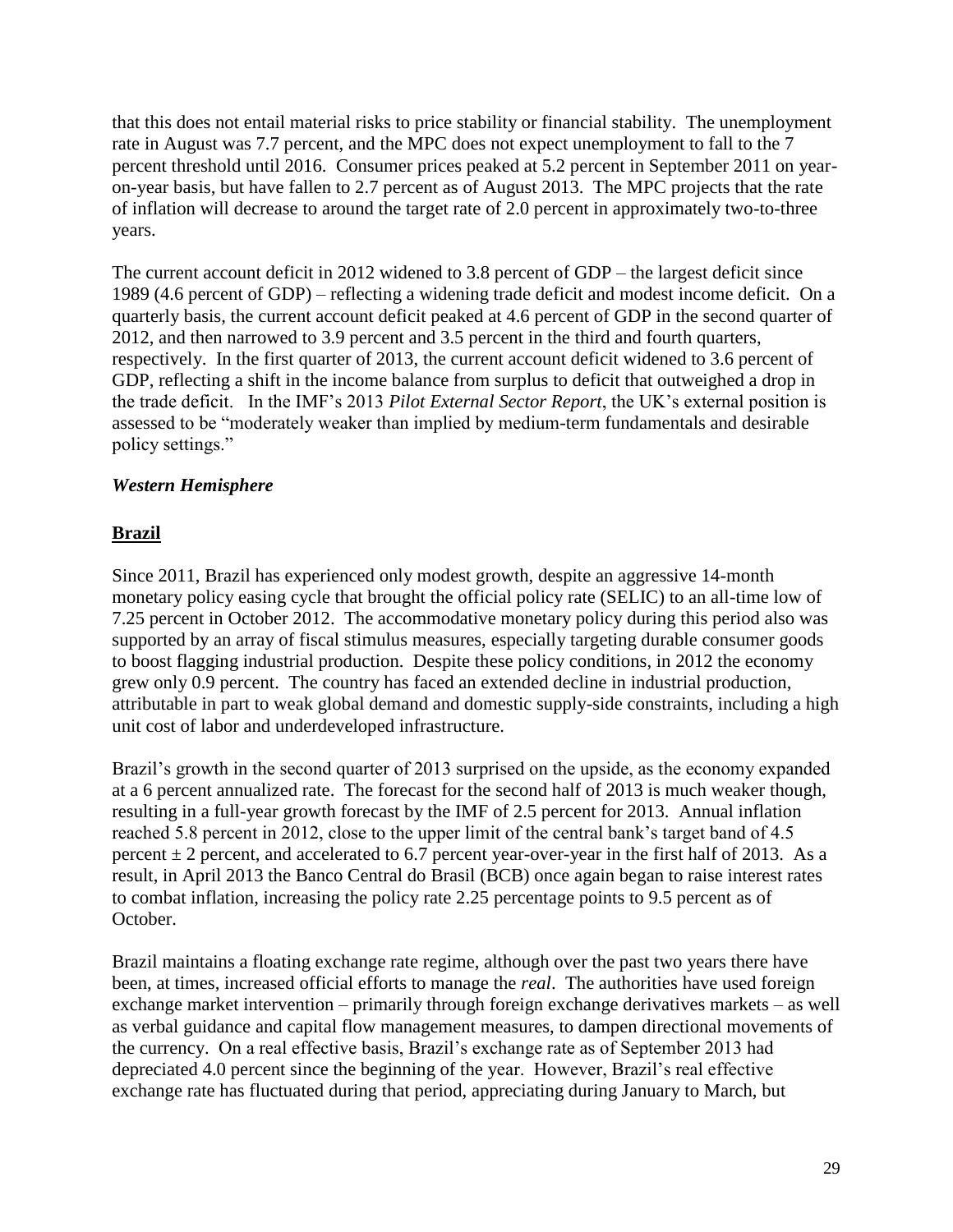depreciating to an even greater extent during May to August, before appreciating again in September.

From the beginning of 2013 until the end of September the *real* depreciated on a nominal basis against the dollar, weakening by 8.1 percent. In response to sharp depreciation pressures on the *real*, at the end of May the BCB began to provide onshore dollar swaps and started to build up a short dollar position in the foreign exchange futures market, as it sought to support the *real* by providing insurance against the risk of further depreciation*.* This short dollar position continued to increase due to regular BCB activity in the futures market, reaching \$54 billion by the end of September. In addition, from June through September, the BCB sold \$7.4 billion in the spot market using repurchase contracts.

Following these frequent but unscheduled interventions, on August 22 the BCB announced a plan that would provide \$60 billion in dollar swaps and repurchase contracts through December 2013, with a stated objective of providing hedging and liquidity to the foreign exchange market. The announced plan includes minimum weekly offerings of \$2 billion in dollar swaps through the foreign exchange futures market, as well as \$1 billion in offerings of dollar repurchase contracts in the spot market. The repurchase operations will cause a temporary fall in foreign exchange reserves until the operations are reversed, whereas the dollar swaps are settled in local currency. Since the August 22 announcement of the BCB's foreign exchange intervention, the *real* rebounded 9.3 percent against the dollar through end-September. Brazil's headline foreign exchange reserves totaled \$368.7 billion as of end-September.

In June 2013, the authorities removed a series of measures which they previously had implemented, beginning in 2009, to control capital inflows and limit upward pressures on the *real*. From 2010 through early 2012, the authorities had gradually broadened the scope of a financial operations tax (IOF) on capital inflows to include portfolio inflows, short dollar positions in the futures market, and medium-duration external borrowing (between two and five years). The authorities reduced the measures to some extent later in 2012 as capital inflows slowed. Then, in June 2013, the authorities effectively eliminated the IOF on portfolio inflows by reducing the taxation rate to zero, as they sought to attract new portfolio inflows amidst currency depreciation pressures. The authorities, however, have reserved the option to change the IOF rate again in the future if economic conditions change.

Brazil's current account deficit reached 4.0 percent of GDP in the first quarter of 2013, its largest deficit since 2001—before declining to 3.3 percent in the second quarter. The widening current account deficit over the past year has resulted from a declining merchandise trade surplus, combined with a rising deficit in services trade and income payments on foreign investment in Brazil.

#### <span id="page-30-0"></span>**Canada**

The IMF expects Canada's real GDP is expected to grow at 1.6 percent in 2013, roughly the same rate as in 2012. Private consumption is relatively weak due to slower disposable income growth and sluggish consumer credit growth, as high levels of household debt have induced more caution in borrowing. House sales and construction are also moderating, particularly in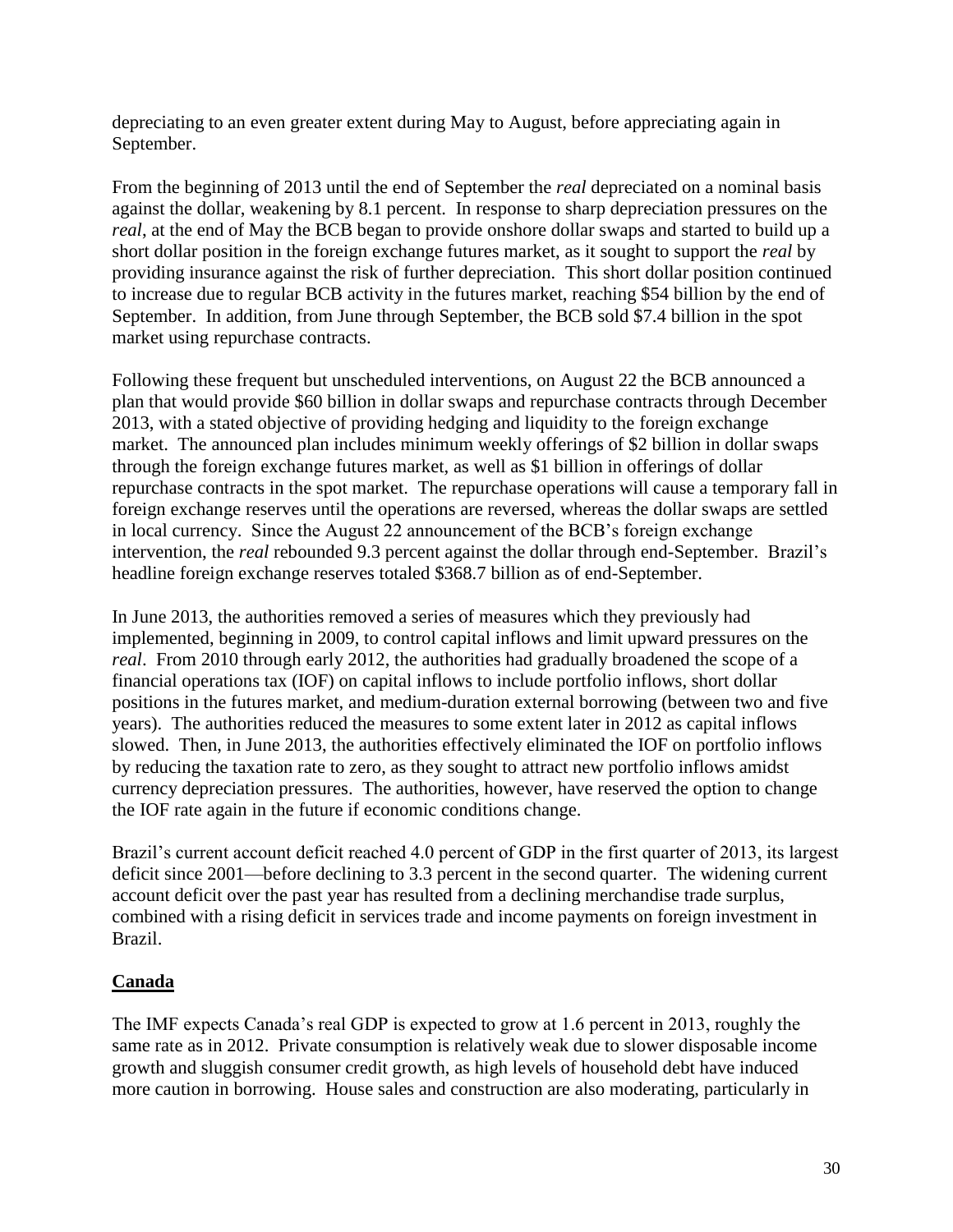large metropolitan areas. Growth is projected by the IMF to increase to 2.2 percent in 2014, driven by stronger external demand.

Fiscal policy is aimed towards consolidation as the recovery takes hold. The fiscal deficit was 3.2 percent of GDP in 2012, and the authorities have indicated they will seek to achieve fiscal balance by the 2015-2016 fiscal year. Headline inflation decelerated to 0.8 percent for the first half of 2013 on a year-over-year basis, down from 1.1 percent in the second half of 2012, with core inflation of 1.2 percent. The government forecasts inflationary pressures to remain contained in 2013, with core inflation flat at 1.8 percent and the CPI rising slightly to 1.7 percent for the year.

Canada maintains a flexible exchange rate and employs an inflation-targeting monetary policy regime. The Canadian dollar fluctuated against the dollar during 2013 but has generally been on a depreciating trend for the year. In nominal terms, the Canadian dollar has depreciated by 3.6 percent against the U.S. dollar year-to-date as of the end of September. On a real effective basis, in 2013 the Canadian dollar has depreciated by 3.9 percent year-to-date as of September.

Canada's current account has moved into deficit in recent years, with the deficit reaching 3.7 percent of GDP in 2012, driven by weaker external demand and a strong currency. The current account deficit is expected to narrow to 3.5 percent of GDP in 2013 and to shrink further in 2014 as demand for Canada's exports, particularly from the United States, recovers.

#### <span id="page-31-0"></span>**Mexico**

Mexico's economy posted three years of sustained growth since the 2008-09 global financial crisis, but growth has been gradually slowing and the IMF expects only 1.2 percent growth in 2013. Soft external demand and a fall in domestic investment have been the proximate causes of the slowdown. Mexico recorded a 1.9 percent current account deficit in the first half of 2013, up from 1.4 percent in 2012. Still, Mexico stands to gain from stronger economic activity in the United States, and the implementation of the Mexican government's reform agenda could lead to stronger consumption and investment. As a result, the consensus forecast among private sector analysts is for Mexican growth to pick up to about 3.6 percent in 2014; the IMF expects growth of 3.0 percent.

Mexico has a flexible exchange rate and employs an inflation-targeting monetary policy regime. Overall, in nominal terms the peso has depreciated by 1.5 percent against the dollar year-to-date as of the end of September. After strengthening steadily during the first four months of 2013, the peso began to reverse course in May, depreciating by 8.5 percent against the U.S. dollar between May 8 and the end of September. On a real effective basis, the peso has depreciated by 0.3 percent year-to-date as of September.

In April 2013, the Bank of Mexico suspended its system of daily dollar auctions by which it would sell U.S. dollars on days when the peso was weakening significantly. The system had been in place since November 2011, and involved an auction of up to \$400 million in foreign exchange on any day in which the peso depreciated against the dollar by more than 2 percent. Although authorities had discontinued the system during a period of peso strength in the first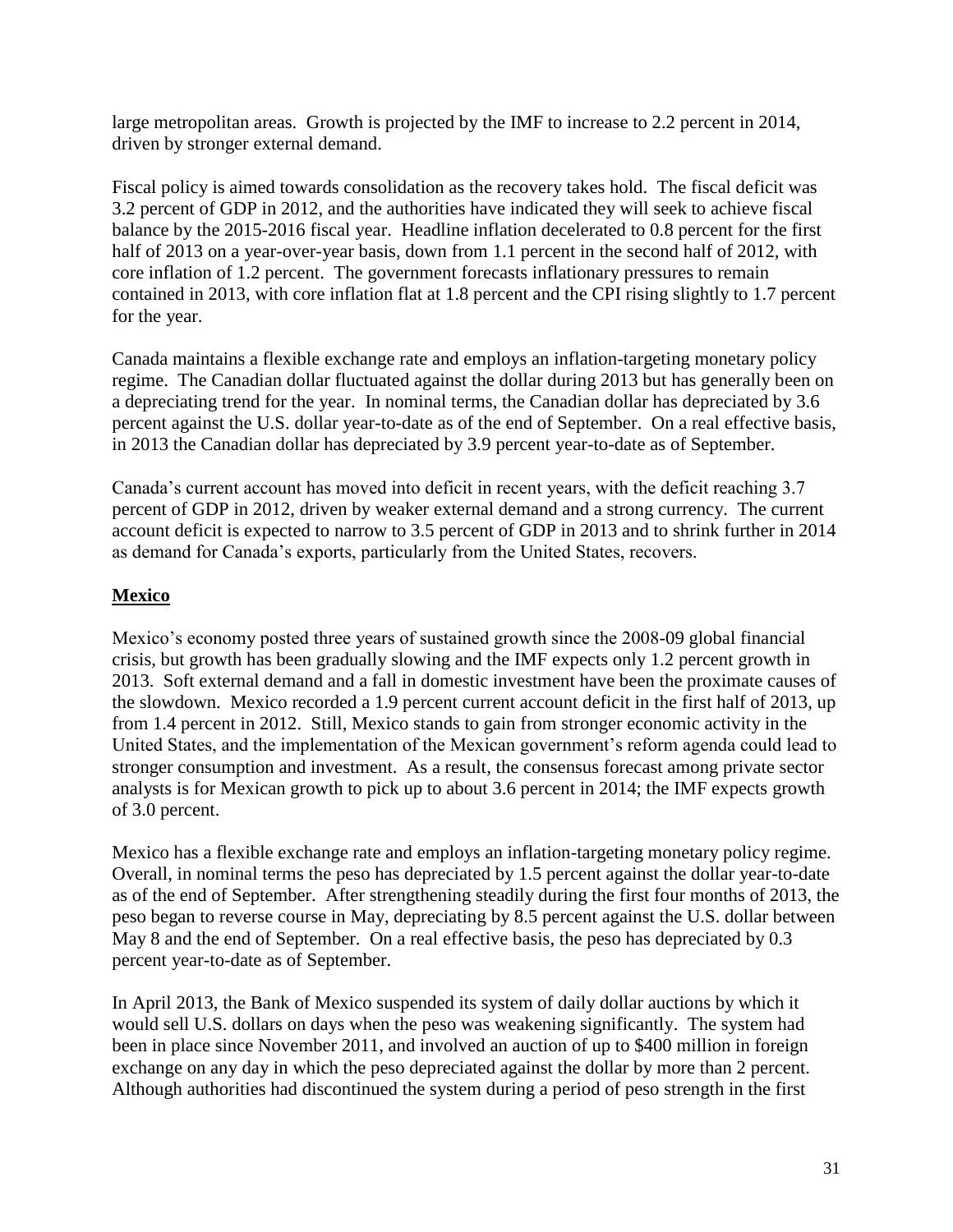four months of 2013, authorities did not re-institute the system during the subsequent period of peso depreciation.

Mexico's foreign exchange reserves increased by \$3.8 billion in the first half of 2013, reaching a total of \$157 billion, driven by foreign exchange inflows from the state-owned oil company, Pemex. In November 2012, the IMF renewed a precautionary Flexible Credit Line (FCL) arrangement for Mexico, equivalent to \$73 billion. Mexico's first FCL arrangement, equivalent to \$47 billion, was approved in April 2009. It previously was renewed in March 2010, and in January 2011 was renewed again with access augmented to its current level. As of September 2013, Mexico had not drawn on this line.

The Bank of Mexico has maintained an accommodative monetary policy stance since early 2009. At its October 2013 meeting, the Bank of Mexico cut its target interest rate by 25 basis points to 3.5 percent. Headline inflation has recently moderated to 3.4 percent in September and has fallen into the central bank's target band of 3 percent plus or minus 1 percent. Core inflation dropped to 2.9 percent in the first half of 2013 from 3.4 percent in the second half of 2012.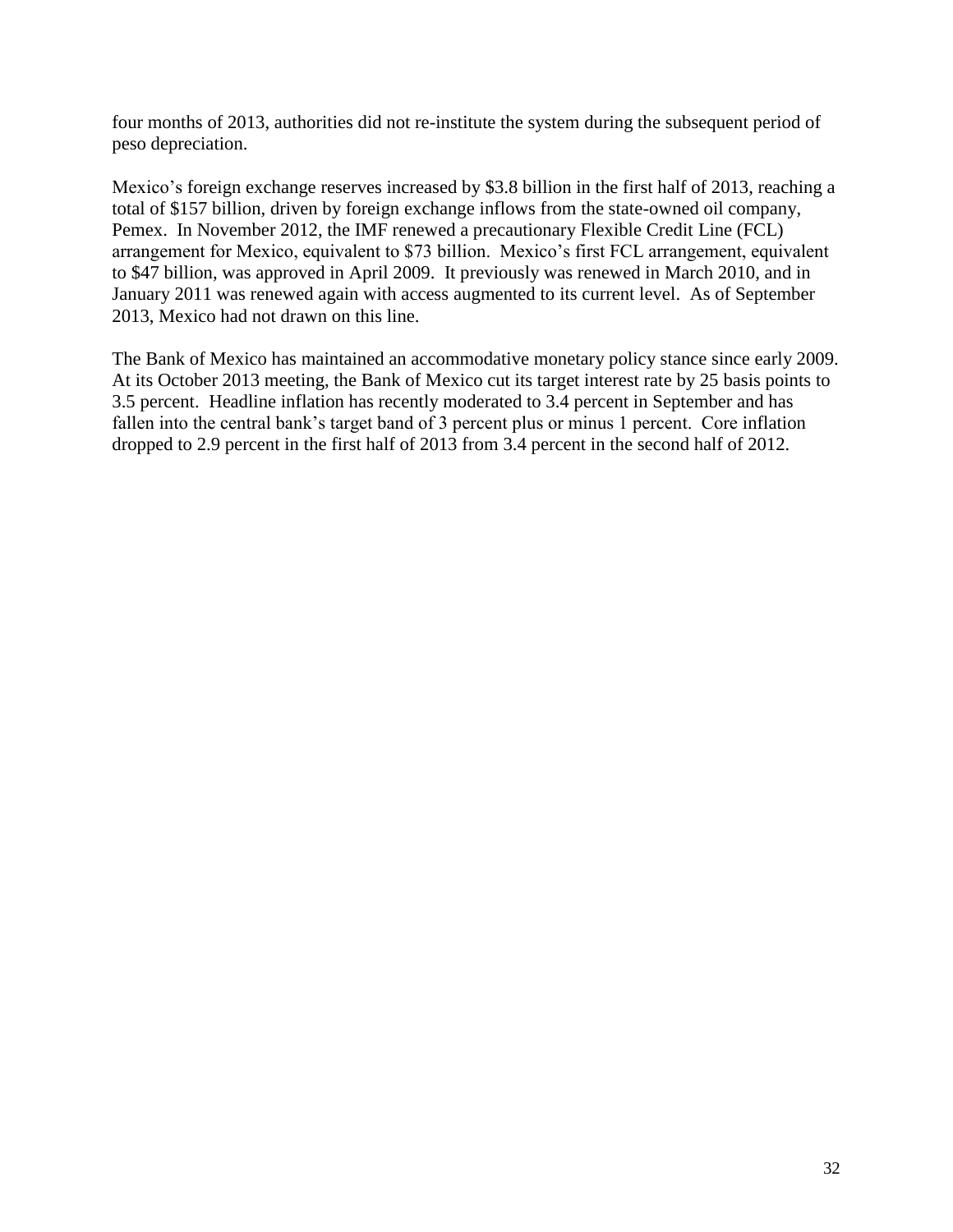# **Glossary of Key Terms in the Report**

<span id="page-33-0"></span>**Bilateral Real Exchange Rate –** The bilateral exchange rate adjusted for inflation in the two countries, usually consumer price inflation.

**Exchange Rate**– The price at which one currency can be exchanged for another. Also referred to as the bilateral exchange rate.

**Exchange Rate Regime –**The manner or rules under which a country manages the exchange rate of its currency, particularly the extent to which it intervenes in the foreign exchange market. Exchange rate regimes range from floating to pegged.

**Floating (Flexible) Exchange Rate** – A regime under which the foreign exchange rate of a currency is fully determined by the market with intervention from the government or central bank being used sparingly.

**International Reserves**– Foreign assets held by the central bank that can be used to finance the balance of payments and for intervention in the exchange market. Foreign assets consist of gold, Special Drawing Rights (SDRs), and foreign currency (most of which is held in short-term government securities). The latter are used for intervention in the foreign exchange markets.

**Intervention –** The purchase or sale of a country's currency in the foreign exchange market by a government entity (typically a central bank) in order to influence its exchange rate. Purchases involve the exchange of a country's foreign currency reserves for its own currency, reducing foreign currency reserves. Sales involve the exchange of a country's own currency for a foreign currency, increasing its foreign currency reserves. Interventions may be sterilized or unsterilized.

**Managed Float**– A regime under which a country establishes no predetermined path for the exchange rate but the central bank frequently intervenes to influence the movement of the exchange rate against a particular currency or group of currencies. Some central banks explain this as a policy to smooth fluctuations in exchange markets without changing the trend of the exchange rate.

**Nominal Effective Exchange Rate** (NEER) – A measure of the overall value of a currency relative to a set of other currencies. The effective exchange rate is an index calculated as a weighted average of bilateral exchange rates. The weight given to each country's currency in the index typically reflects the amount of trade with that country.

**Pegged (Fixed) Exchange Rate** – A regime under which a country maintains a fixed rate of exchange between its currency and another currency or a basket of currencies. Typically the exchange rate is allowed to move within a narrow predetermined (although not always announced) band. Pegs are maintained through a variety of measures including capital controls and intervention.